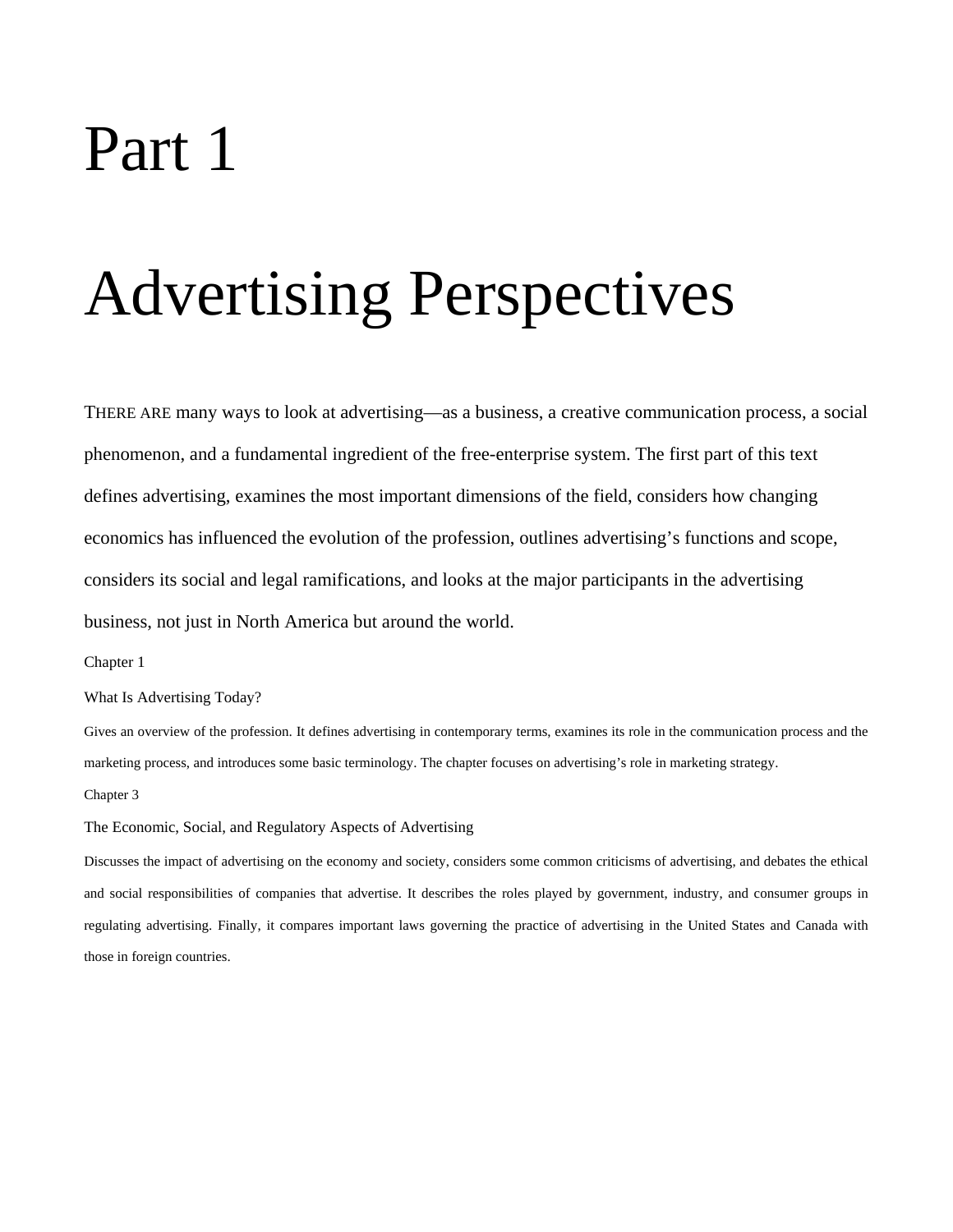# Chapter 1

# What Is Advertising Today?

Objectives TO DEFINE ADVERTISING AND INTRODUCE THE PROFESSION. You will learn what advertising is and what it is not; the unique role advertising plays in the communication process; how advertising functions as an element of the marketing process; and some of the basic terminology used in advertising. These fundamental elements set the framework for the more detailed study to follow.

After studying this chapter, you will be able to:

- Define advertising and differentiate it from other forms of marketing communications.
- \* Explain how advertising differs from the basic human communication process.
- Define marketing and identify the four elements of marketing strategy.
- Discuss advertising's role in marketing strategy.
- Explain the difference between consumer and business markets.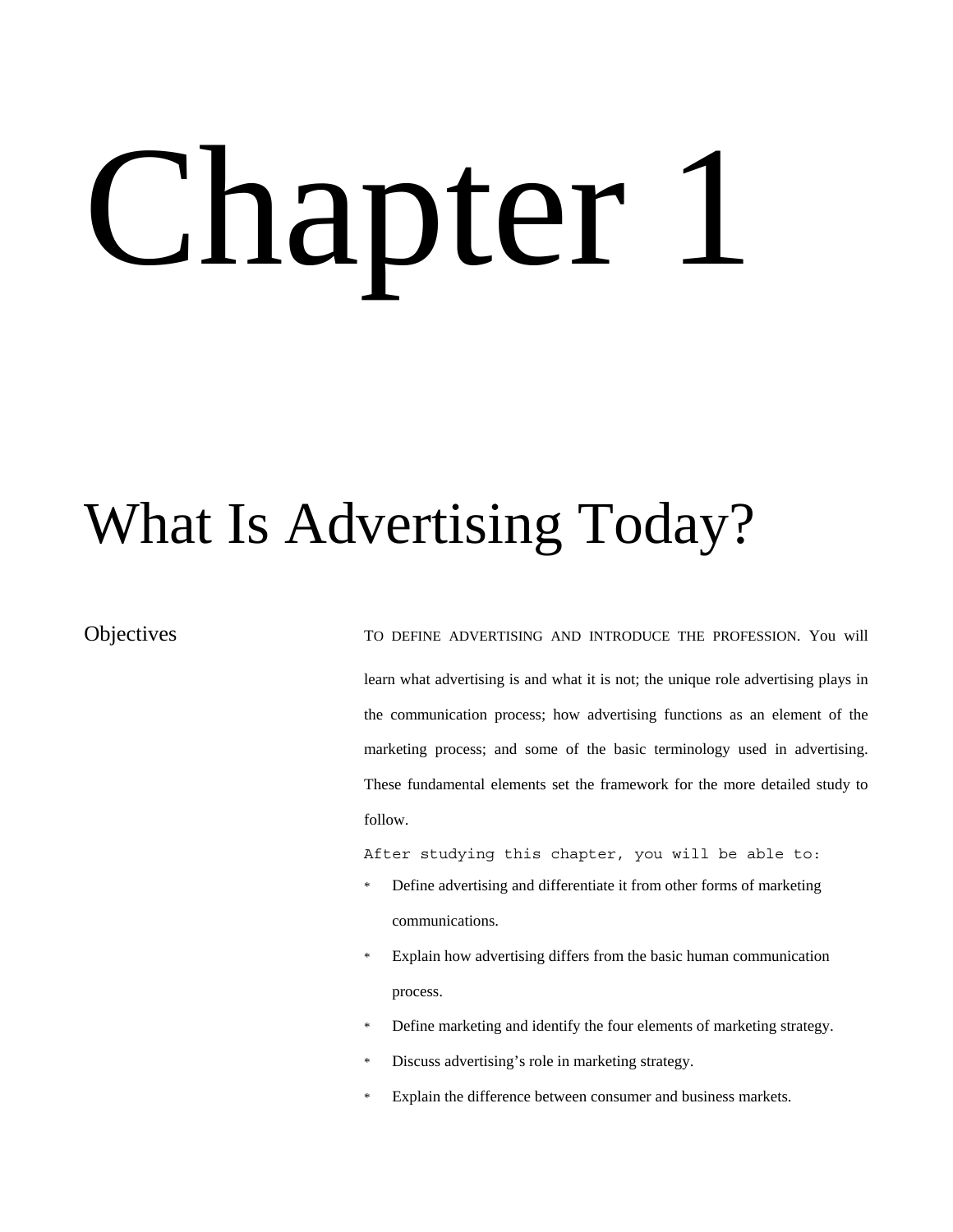At the turn of the nineteenth century, a small confectionary firm in London created a recipe for an "exceptionally strong" lozenge intended to relieve intestinal discomfort. Shortly thereafter, the owners, who were dedicated members of the Anglican Church, incorporated the consumption of their new lozenge into their religious practice, giving rise to a small and devout following for the little white tablets. Over a century later the tradition continued to spread with an occasional sparse littering of ads stating: "One or two taken after meals . . . [would] act as an antidote to the poisons in the stomach." The name of these miracle pills was Altoids, and although the reason for their consumption has changed from fighting stomach pains to combating bad breath, the tradition of taking a couple after meals has stayed the same. Yet, contrary to its lengthy history, the success of Altoids as we know it today has been a recent occurrence—just over the past decade. There are several reasons for this. First, the brand's price was three times higher than competitive products. Second, it had achieved only very narrow distribution. Finally, it suffered from extremely low awareness due to virtually no advertising. As a result, Altoids faced very limited success before the mid-1990s. Following a series of mergers and acquisitions in the consumer products industry—which resulted in Altoids being owned by Callard &Broward-Suchard, a subsidiary of Kraft General Foods—change finally, and suddenly, came about. In 1995, Altoids launched its first major marketing campaign in its 215 year history. With a budget far below what its competitors were spending, Altoids and its ad agency, Leo Burnett Chicago, developed a marketing strategy that would prove to be deceivingly simple yet amazingly effective. According to its research, Altoids found that its customers tended to be young, urban, socially active, and culturally aware—but somewhat difficult to reach via conventional advertising media. The solution: to place advertisements outdoors, in locations nobody could miss. According to Gary Singer, a senior vice president and account director at Burnett, "With outdoor [advertising], we could place [ads] wherever these people live and work and in between." Billboards, bus shelters, phone booths, and subway cars became the ideal media to get the Altoids message across. Most important, the ads themselves were great—they were highly creative and just as simple as the media that carried them. Focusing on the product's unique, exceptionally strong flavor and its one-of-a-kind tin packaging, the ads generally featured an Altoids' signature tin, with a simple, humorous catch phrase at the bottom. The ads were indicative of the mint—simple, clean, and fresh. One of the very first ads featured a "muscle man" holding an Altoids tin with the words "Nice Altoids" appearing on the bottom. Another shows a stern nurse holding a can of Altoids and admonishing her patient: "Now this won't hurt a bit." (For more examples of Altoids ads see the Portfolio of Curiously Strong Ads on pages 20–23 and the Altoids website at www.Altoids.com.). The results: the campaign was consistent with Altoids slogan "CURIOUSLY STRONG!" Within a year, studies showed a substantial increase in brand awareness and consumption. Moreover, the brand jumped from number six in U.S. breath mint ranking to number one in 2001. The moral of this story is simple: good advertising can have a curiously strong effect on a brand's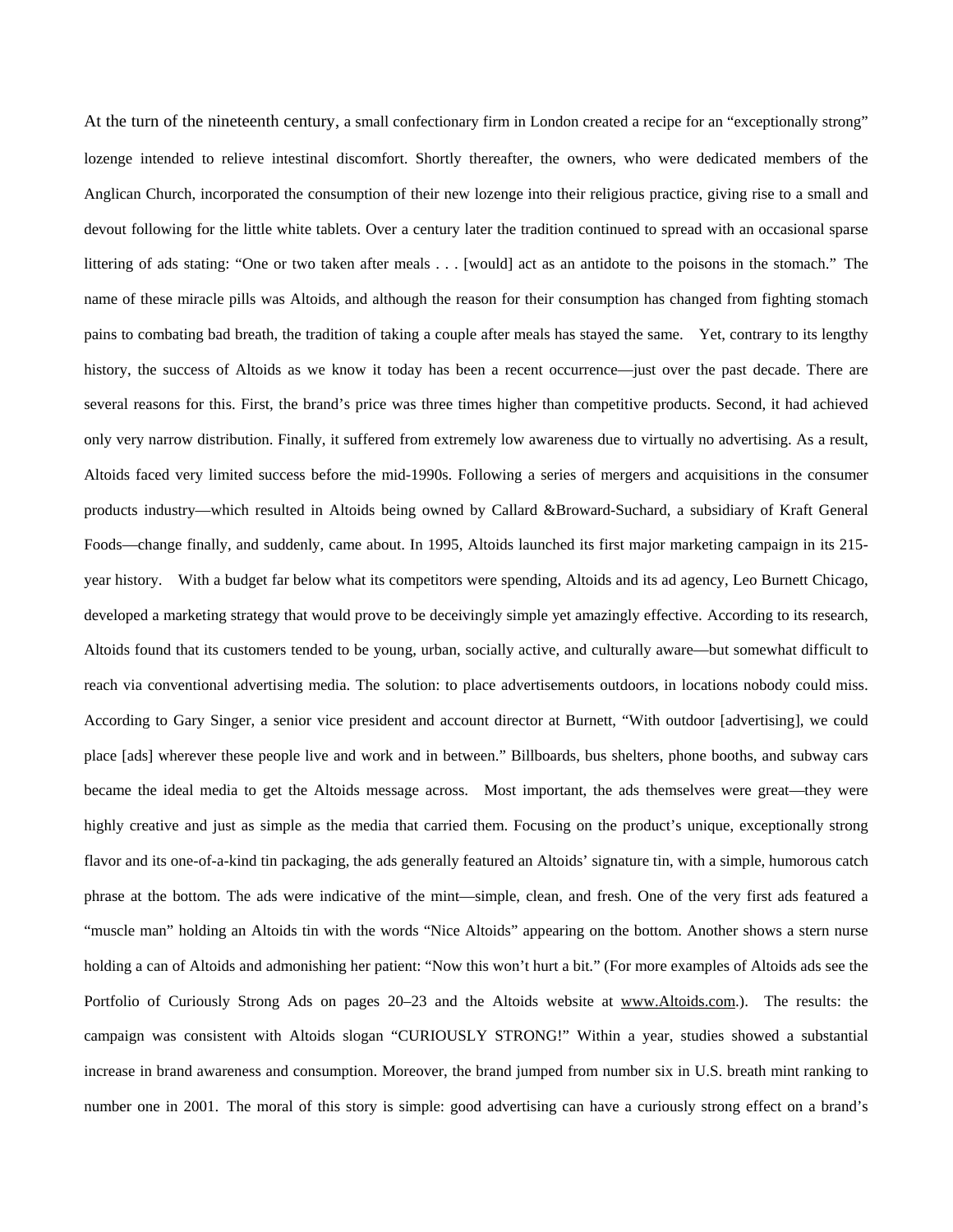success. Over the six short years since Altoids' advertising began, the brand name has achieved a level of recognition and value comparable to that of some of the top brands in the country. That is an amazing success story! Success stories like this are what encourage companies and organizations in the United States to spend over \$245 billion annually on advertising, and they will likely continue to spend even more in the future. Altoids: "Invented in 1780. Properly marketed 215 years later."

# What Is Advertising?

As a consumer, you are exposed to hundreds and maybe even thousands of commercial messages every day. They may appear in the form of billboards, like the Altoids campaign, or in the form of newspaper ads, TV commercials, coupons, sales letters, publicity, event sponsorships, telemarketing calls, or even e-mails. These are just a few of the many communication tools that companies and organizations use to initiate and maintain contact with their customers, clients, and prospects. You may simply refer to them all as "advertising." But, in fact, the correct term for these various tools is marketing communications. And advertising is just one type of marketing communications.

So, then, what is advertising?

At the beginning of the twentieth century, Albert Lasker, who today is generally regarded as the father of modern advertising, owned a prominent advertising agency, Lord & Thomas. At the time, he defined advertising as "salesmanship in print, driven by a reason why." But that was long before the advent of radio, television, or the Internet. The nature and scope of the business world, and advertising, were quite limited. A century later, our planet is a far different place. The nature and needs of business have changed, and so have the concept and practice of advertising.

Today, definitions of advertising abound. Journalists, for example, might define it as a communication, public relations, or persuasion process; businesspeople see it as a marketing process; economists and sociologists tend to focus on its economic, societal, or ethical significance. And some consumers might define it simply as a nuisance. Each of these perspectives has some merit, but for now we'll use the following functional definition:

Advertising is the structured and composed nonpersonal communication of information, usually paid for and usually persuasive in nature, about products (goods, services, and ideas) by identified sponsors through various media.

Let's take this definition apart and analyze its components. Advertising is, first of all, a type of communication. It is actually a very structured form of applied communication, employing both verbal and nonverbal elements that are composed to fill specific space and time formats determined by the sponsor.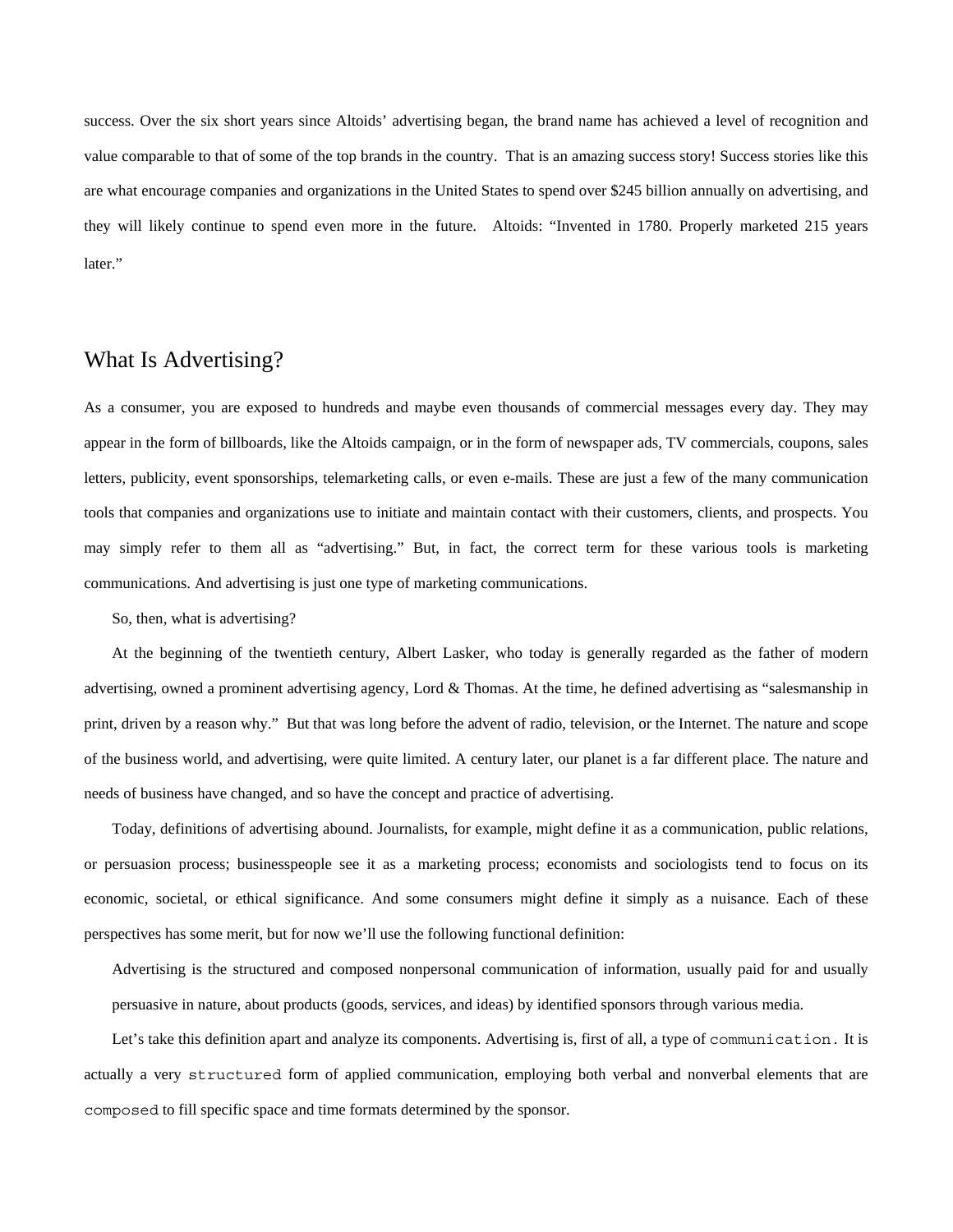Second, advertising is typically directed to groups of people rather than to individuals. It is therefore nonpersonal, or mass, communication. These people could be consumers, who buy products like Altoids for their personal use. Or they might be businesspeople who would buy large quantities of Altoids for resale in their stores.

Most advertising is paid for by sponsors. GM, WalMart, Coca-Cola, and your local fitness salon pay the newspaper or the radio or TV station to carry the ads you read, see, and hear. But some sponsors don't have to pay for their ads. The American Red Cross, United Way, and American Cancer Society are among the many national organizations whose public service messages are carried at no charge because of their nonprofit status. Likewise, a poster on a school bulletin board promoting a dance is not paid for, but it is still an ad—a structured, nonpersonal, persuasive communication.

Of course, most advertising is intended to be persuasive—to win converts to a product, service, or idea. Some ads, such as legal announcements, are intended merely to inform, not to persuade. But they are still ads because they satisfy all the other requirements of the definition.

In addition to promoting tangible goods such as oranges, oatmeal, and olive oil, advertising helps publicize the intangible services of bankers, beauticians, bike repair shops, bill collectors, and the telephone company. Increasingly, advertising is used to advocate a wide variety of ideas, whether economic, political, religious, or social. In this book the term product encompasses goods, services, and ideas.

An ad identifies its sponsor. This seems obvious. The sponsor wants to be identified, or why pay to advertise? One of the basic differences between advertising and public relations, though, is that many PR activities (for example, publicity) aren't openly sponsored. We'll discuss the differences between advertising and other forms of marketing communications later in this chapter.

Finally, advertising reaches us through a channel of communication referred to as a medium. An advertising medium is any paid means used to present an ad to its target audience. Thus, we have radio advertising, television advertising, newspaper ads, and so on. When you tell somebody how good Altoids taste, that's sometimes called word-of-mouth (WOM) advertising. Although WOM is a communication medium, it's not an advertising medium. It's not structured, or openly sponsored, or paid for. Historically, advertisers have used the traditional mass media (the plural of medium)—radio, TV, newspapers, magazines, and billboards—to send their messages. But today technology enables advertising to reach us efficiently through a variety of addressable media (for example, direct mail) and interactive media (like the Internet and kiosks). Advertisers also use an increasing variety of other nontraditional media such as shopping carts, blimps, and videocassettes to find their audience. The planning, scheduling, and buying of media space and time are so important to advertising effectiveness that we devote five full chapters to the subject, one in Part Two and four in Part Five.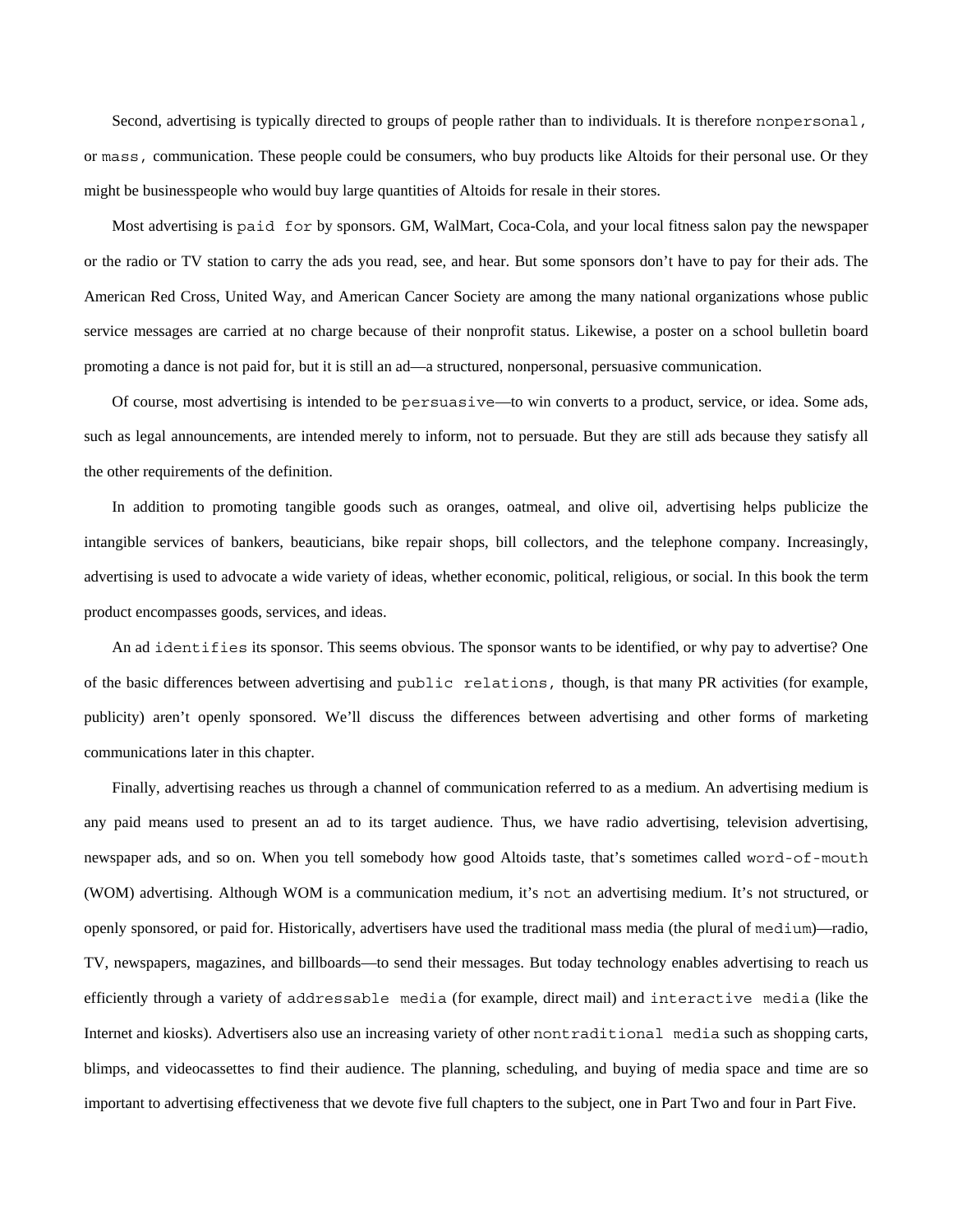The previously given definition is a good working definition of advertising. But to get a full sense of what advertising really is today, we need to understand where it has come from, how and why it grew to be so large, and what the forces are that drive it. In this chapter, therefore, we'll briefly examine two of the most important dimensions of advertising. We'll look at the communication dimension first to better understand how advertising is actually a form of structured, literary communication. Then the marketing dimension will explain the important role advertising plays in business. In Chapter 2, we look at two more dimensions. The economic dimension will show us how and why advertising evolved the way it did. And the social and ethical dimension will enable us to understand people's attitudes about advertising and to consider what the future holds. Examining the diverse dimensions of advertising here in the first two chapters should lead us toward a deeper understanding of advertising as it is currently practiced.

The last two chapters of Part One will then deal in greater depth with the economic, social, and regulatory aspects of advertising as well as the broad scope of advertising from local to global.

# Communication: What Makes Advertising Unique

First and foremost, advertising is communication—a special kind of communication. McCann-Erickson, the ad agency for Coca-Cola and MasterCard, says that advertising is "Truth well told." This means that ethical advertisers, and the agencies they employ, work as a team to discover and use the best methods possible to tell their story truthfully and creatively to the marketplace. To succeed, they must understand the elements of the advertising communication process, which is derived from the basic human communication process.

#### The Human Communication Process

From our first cry at birth, our survival depends on our ability to inform others or persuade them to take some action. As we develop, we learn to listen and respond to others' messages. The process begins when one party, called the source, formulates an idea, encodes it as a message, and sends it via some channel to another party, called the receiver. The receiver must decode the message in order to understand it. To respond, the receiver formulates a new idea, encodes it, and then sends the new message back through some channel. A message that acknowledges or responds to the original message constitutes feedback, which also affects the encoding of a new message. And, of course, all this takes place in an environment characterized by noise—the distracting cacophony of many other messages being sent at the same time by other sources.

Applying this model to advertising, we could say that the source is the sponsor, the message is the ad, the channel is the medium, the receiver is the consumer or prospect, and the noise is the din of competing ads and commercials. But this model oversimplifies the process that occurs in advertising or other sponsored marketing communications. It doesn't take into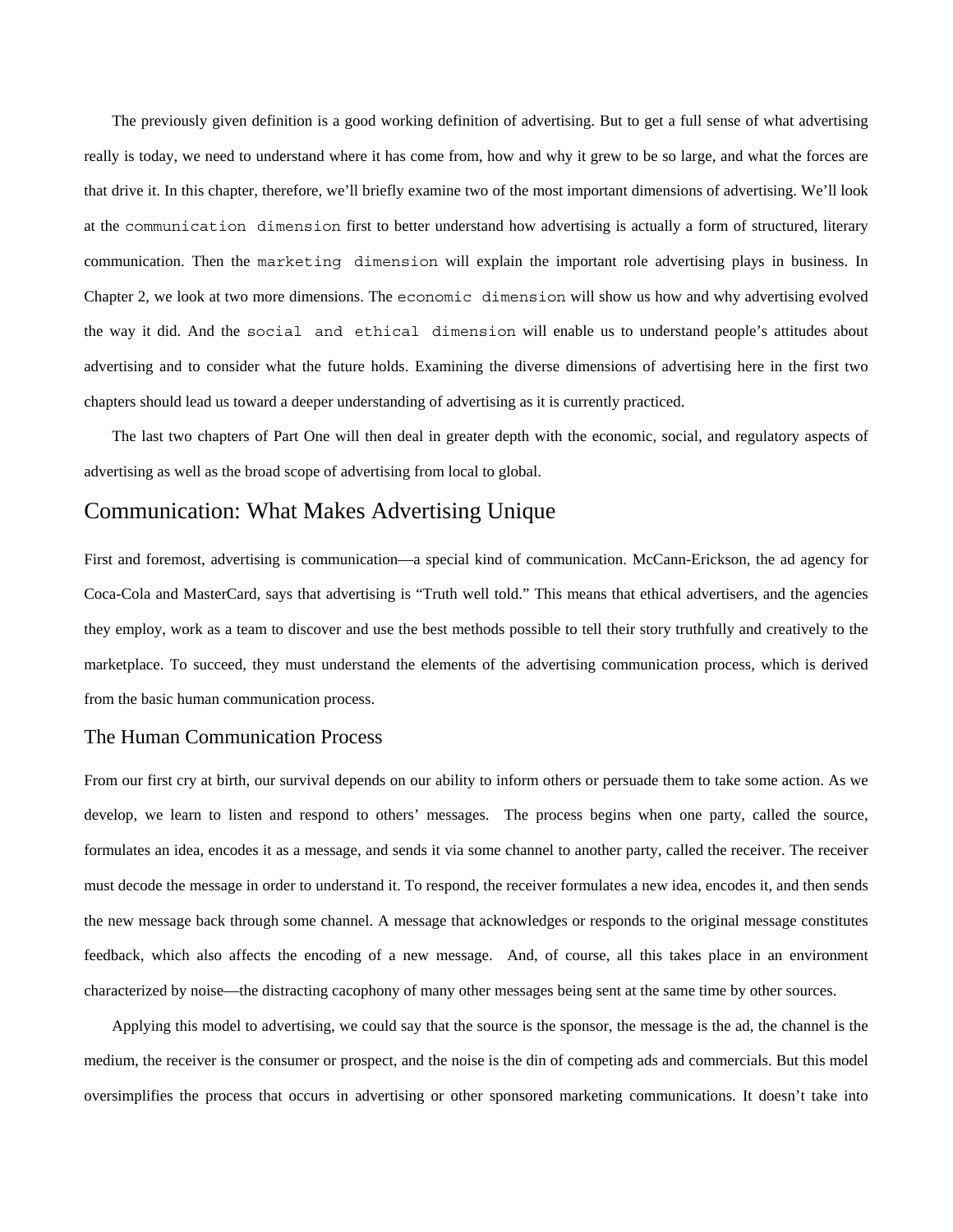account either the structure or the creativity inherent in composing the advertising message. We need to consider some of the many complexities involved, especially with the advent of interactive media, which let consumers participate in the communication by extracting the information they need, manipulating what they see on their computer or TV screens in real time, and responding in real time.

#### Applying the Communication Process to Advertising

Barbara Stern at Rutgers University sees advertising as a form of structured, literary text, rather different from the spontaneous, word-of-mouth communication of oral speech. She proposes a more sophisticated communication model, derived from the traditional oral one but applied specifically to advertising as composed commercial text rather than informal speech. The Stern model recognizes that in advertising, the source, the message, and the receiver all have multiple dimensions. Some of these dimensions exist in the real world; others exist on a different level of reality—a virtual world within the text of the advertising message itself.

Source Dimensions: The Sponsor, the Author, and the Persona

In oral communication, the source is typically one person talking to another person or a group. But in advertising, who is really the source of the communication? The sponsor named in the ad? Certainly the real-world sponsor is legally responsible for the communication and has a message to communicate to actual consumers. But as the Stern model shows, the path from sponsor to actual consumer can be long and circuitous. To begin with, the sponsor does not usually produce the message. That is the typical role of the sponsor's ad agency or other specialists. So the author of the communication is actually a copywriter, an art director, or, most often, a creative group at the sponsor's ad agency. Commissioned by the sponsor to create the advertising message, these people exist in the real world but are completely invisible to the reader or viewer, even though they play a key role in composing the text and the tenor of the message.

At the same time, within the text of the ad resides some real or imaginary spokesperson (a persona) who lends some voice or tone to the ad or commercial. To the consumer, this persona, who represents the sponsor, is the source of the within-text message. But the persona's discourse is composed and crafted by the ad's authors solely for the purposes of the text; it is not a part of real life. It exists only in the virtual world of the ad.

#### Message Dimensions: Autobiography, Narrative, and Drama

The types of messages typically communicated in advertising may also be multidimensional. As artful imitations of life, advertising messages typically use one or a blend of three literary forms: autobiography, narrative, or drama. In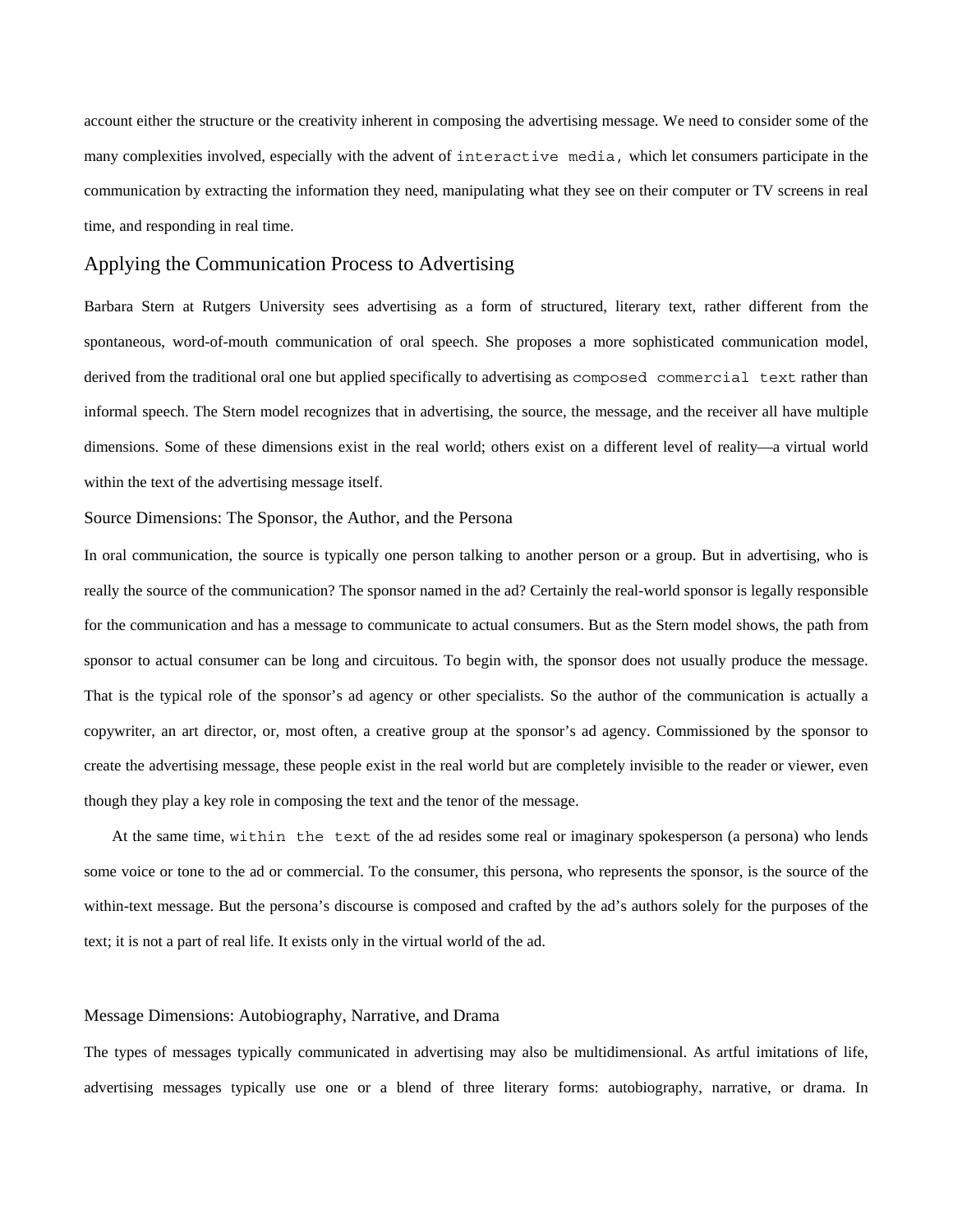autobiographical messages, "I" tell a story about myself to "you," the imaginary audience eavesdropping on my private personal experience. Other ads use narrative messages in which a third-person persona tells a story about others to an imagined audience. Finally, in the drama message, the characters act out events directly in front of an imagined empathetic audience.

Thus, among the most important decisions the authors of advertising messages make are what kind of persona and which literary form to use to express the message. Considering the emotions, attitudes, and motives that drive particular customers in their target audience, the creative team develops the persona and message, along with any images and text that will act as communication symbols or triggers. Then they place these words and visuals in the structured format most suitable to the medium selected for delivering the message. The format may be a dramatic 30-second TV commercial; an autobiographical, full-page, black-and-white magazine ad; a colorful, narrative brochure; or a multipage Internet website that employs a variety of message styles. In all cases, though, the message exists only within the text of the ad. To do all this effectively requires great skill, but it's this creativity that truly distinguishes advertising from all other forms of communication. For that reason, we'll devote Part Four of this text exclusively to the subject of advertising creativity.

#### Receiver Dimensions: Implied, Sponsorial, and Actual Consumers

The receivers of advertising are also multidimensional. First, within the text, every ad or commercial presumes some audience is there. These implied consumers, who are addressed by the ad's persona, are not real. They are imagined by the ad's creators to be ideal consumers who acquiesce in whatever beliefs the text requires. They are, in effect, part of the drama of the ad.

When we move outside the text of the ad, though, the first audience is, in fact, a group of decision makers at the sponsor's company or organization. These sponsorial consumers are the gatekeepers who decide if the ad will run or not. So, before an ad ever gets a chance to persuade a real consumer, the ad's authors must first persuade the sponsor's executives and managers who have the responsibility for approving the campaign and funding it.

The actual consumers—equivalent to the receiver in oral communications— are people in the real world who comprise the ad's target audience. They are the people to whom the sponsor's message is ultimately directed. But they will get to see, hear, or read it only with the sponsor's approval.

Actual consumers do not usually think or behave the same as the implied consumer, or even the sponsorial consumer. Thus, the advertiser (and the creative team) must be concerned about how the actual consumer will decode, or interpret, the message. The last thing an advertiser wants is to be misunderstood. Unfortunately, message interpretation is only partially determined by the words and symbols in the ad. The medium used may have an effect as well. As Marshall McLuhan said,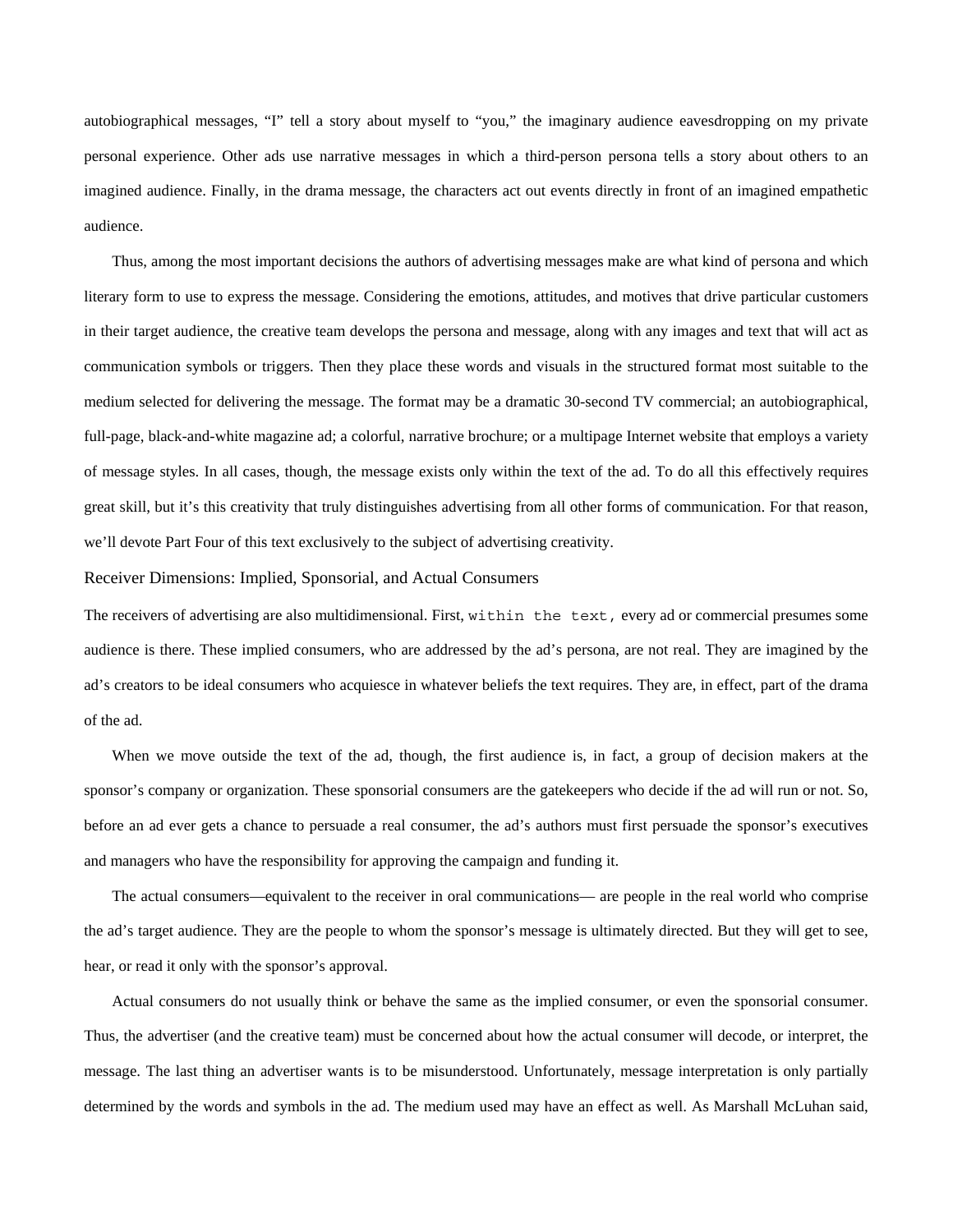"The medium is the message." However, Stern's model does not directly address the fact that advertisers communicate their messages through a wide variety of mass, addressable, and interactive media. With today's advances in technology, the boundaries between the print and electronic media are now blurring. We read text on a computer screen, and soon the average person will be able to print whatever appears on a TV screen. How will this affect the way people receive and interpret advertising messages? Stern acknowledges the need for additional study in this area.

Further, the unique characteristics of the receivers themselves are also very important, and the sponsor may know little or nothing about them. As we shall see in Chapter 5, attitudes, perceptions, personality, self-concept, and culture are just some of the many important influences that affect the way people receive and respond to messages and how they behave as consumers in the marketplace.

As mentioned earlier, complicating this problem is the fact that the sponsor's advertising message must compete with hundreds of other commercial and noncommercial messages every day. This is referred to as noise. So the sender doesn't know how the message is received, or even if it's received, until a consumer acknowledges it.

#### Feedback and Interactivity

That's why feedback is so important. It completes the cycle, verifying that the message was received. Feedback employs a sender–message–receiver pattern, except that it is directed from the receiver back to the source.

In advertising, feedback can take many forms: redeemed coupons, phone inquiries, visits to a store, requests for more information, increased sales, responses to a survey, or e-mail inquiries. Dramatically low responses to an ad indicate a break in the communication process. Questions arise: Is the product wrong for the market? Is the message unclear? Are we using the right media? Without feedback, these questions cannot be answered.

In the past, the consumer's feedback rarely used the same channels as the original message. But now, thanks again to technology, the audiences of advertising are no longer just passive receivers of impersonal mass messages. They are now active decision makers who can control what communications they receive and choose the information they want about a particular product. With the growth of interactive media such as the Internet, they can give instantaneous, real-time feedback on the same channel used by the original message sender.

This offers advertisers the chance to nourish a more in-depth relationship with their customers, one that will be more fruitful for both sponsors and consumers.

# Marketing: Determining the Type of Advertising to Use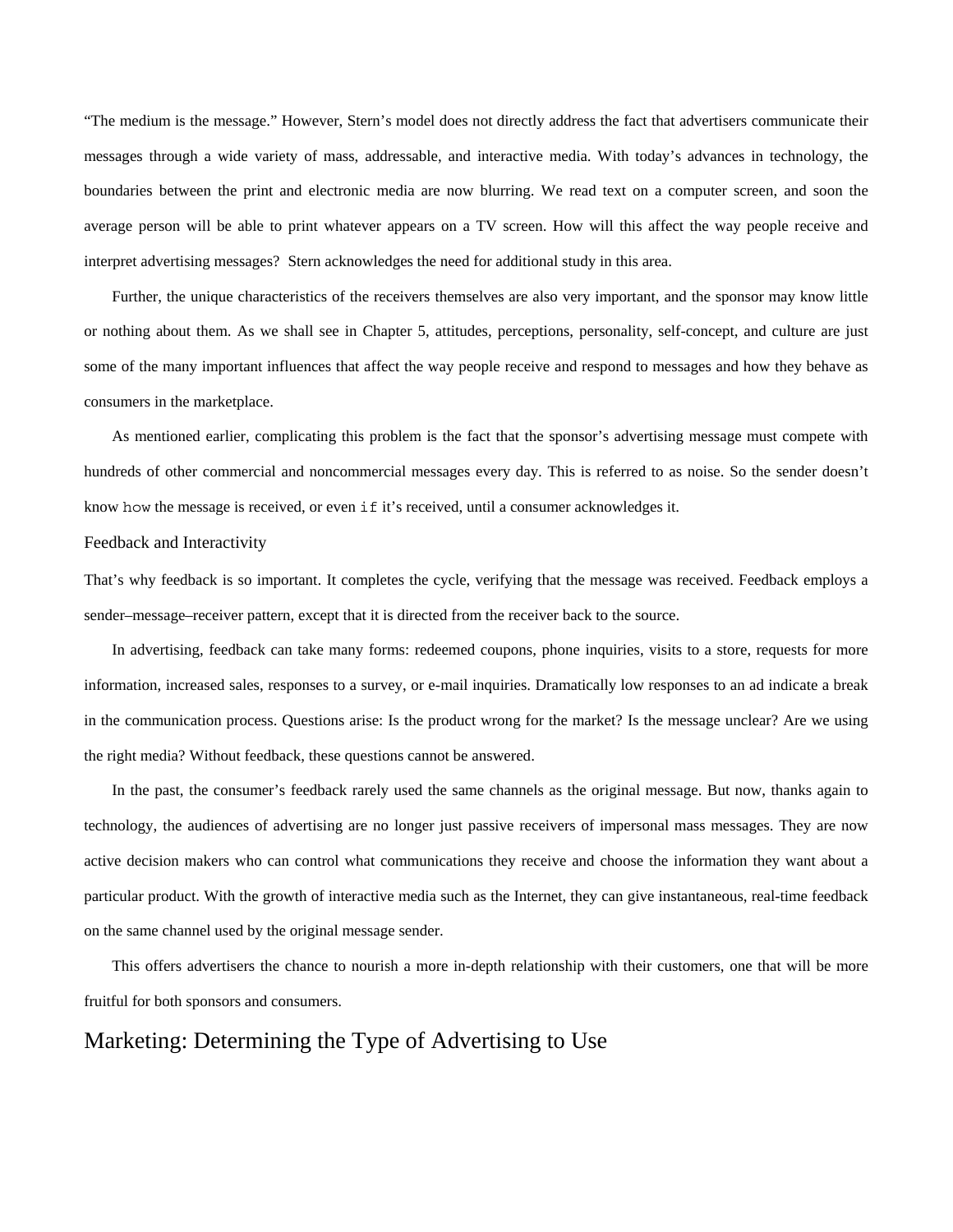Now that we have some understanding of advertising's communication dimension, let's consider the marketing dimension, because that's what defines advertising's role in business. Every business organization performs a number of diverse activities. Management typically classifies these activities into three broad functional divisions:

- Operations (production/manufacturing)
- Finance/administration
- **Marketing**

Students who major in business administration study a variety of subjects related to one or all of these general functions. Courses in purchasing and manufacturing relate to the operations function. Courses in accounting and industrial relations relate to the finance/administration area. While many students study advertising in a school of journalism or communications, advertising is actually a specialty area within the broad domain of marketing. Other courses in marketing include marketing research, consumer behavior, distribution, and sales management.

Of all the business functions, marketing is the only one whose primary role is to bring in revenues. Without revenue, of course, a company cannot recover its initial investment, pay its employees' salaries, grow, or earn a profit. So marketing is very important.

#### What Is Marketing?

Over the years, the concept of marketing has evolved based on the supply of and demand for products. Because we need to understand marketing as it relates to advertising, we define the term as follows:

Marketing is the process of planning and executing the conception, pricing, distribution, and promotion of ideas, goods, and services to create exchanges that satisfy the perceived needs, wants, and objectives of individuals and organizations.

We devote all of Part 2 to the subject of developing marketing and advertising strategies. What's important to understand now is that marketing is a process—a series of actions or methods that take place sequentially—aimed at satisfying customer needs profitably. This process includes developing products, pricing them strategically, making them available to customers through a distribution network, and promoting them through sales and advertising activities. The ultimate goal of the marketing process is to earn a profit for the firm by consummating the exchange of products or services with those customers who need or want them. And the role of advertising is to inform, persuade, and remind groups of customers, or markets, about the need-satisfying value of the company's goods and services. Today even many nonprofit organizations use the marketing process to develop and promote services that will satisfy their constituents' needs.

#### Advertising and the Marketing Process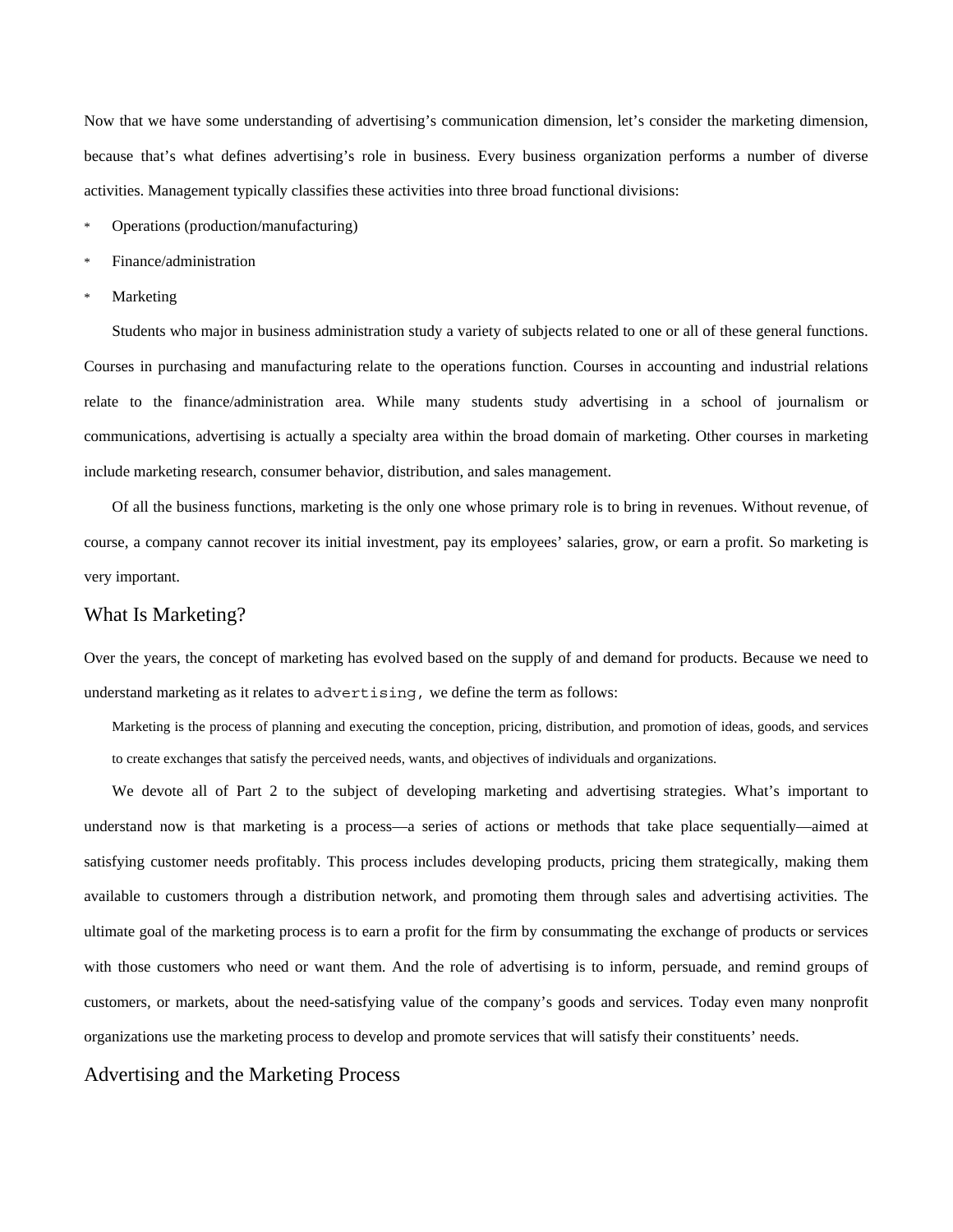Advertising helps the organization achieve its marketing goals. So do market research, sales, and distribution. And these other marketing specialties all have an impact on the kind of advertising a company employs. An effective advertising specialist must have a broad understanding of the whole marketing process in order to know what type of advertising to use in a given situation.

Companies and organizations use many different types of advertising, depending on their particular marketing strategy. The marketing strategy will determine who the targets of advertising should be, where the advertising should appear, what media should be used, and what purposes the advertising should accomplish. These various criteria will also determine what different advertising skills are required.

#### Identifying Target Markets and Target Audiences

A firm's marketing activities are always aimed at a particular segment of the population—its target market. Likewise, advertising is aimed at a particular group called the target audience. When we see an ad that doesn't appeal to us, it may be because the ad is not aimed at any of the groups we belong to. For example, a TV commercial for denture cream isn't meant to appeal to youngsters. They're not part of either the target market or the target audience. There are two main types of target markets, consumers and businesses.

#### Consumer Markets

Most of the advertising we see daily in the mass media—TV, radio, newspapers, and magazines—falls under the broad category of consumer advertising. Usually sponsored by the producer (or manufacturer) of the product or service, these ads are typically directed at consumers, people who buy the product for their own or someone else's personal use. This includes retail advertising, advertising sponsored by retail stores and businesses. Consumer advertising also includes noncommercial public service announcements (PSAs) from organizations such as the American Cancer Society or the Partnership for a Drug-Free America.

In the end, customers are people. So advertising professionals must understand how people act and think—and why they buy what they buy. This requires great skill. In fact, this area of study is the province of another specialty in marketing, consumer behavior, a topic we'll discuss in Chapter 5. The better an advertiser understands the buying behavior of people, the better it can bring its products into the collective consciousness of prospective customers.

#### Industrial/Business Markets

Companies use business advertising to reach people who buy or specify goods and services for business use. It tends to appear in specialized business publications or professional journals, in direct-mail pieces sent to businesses, or in trade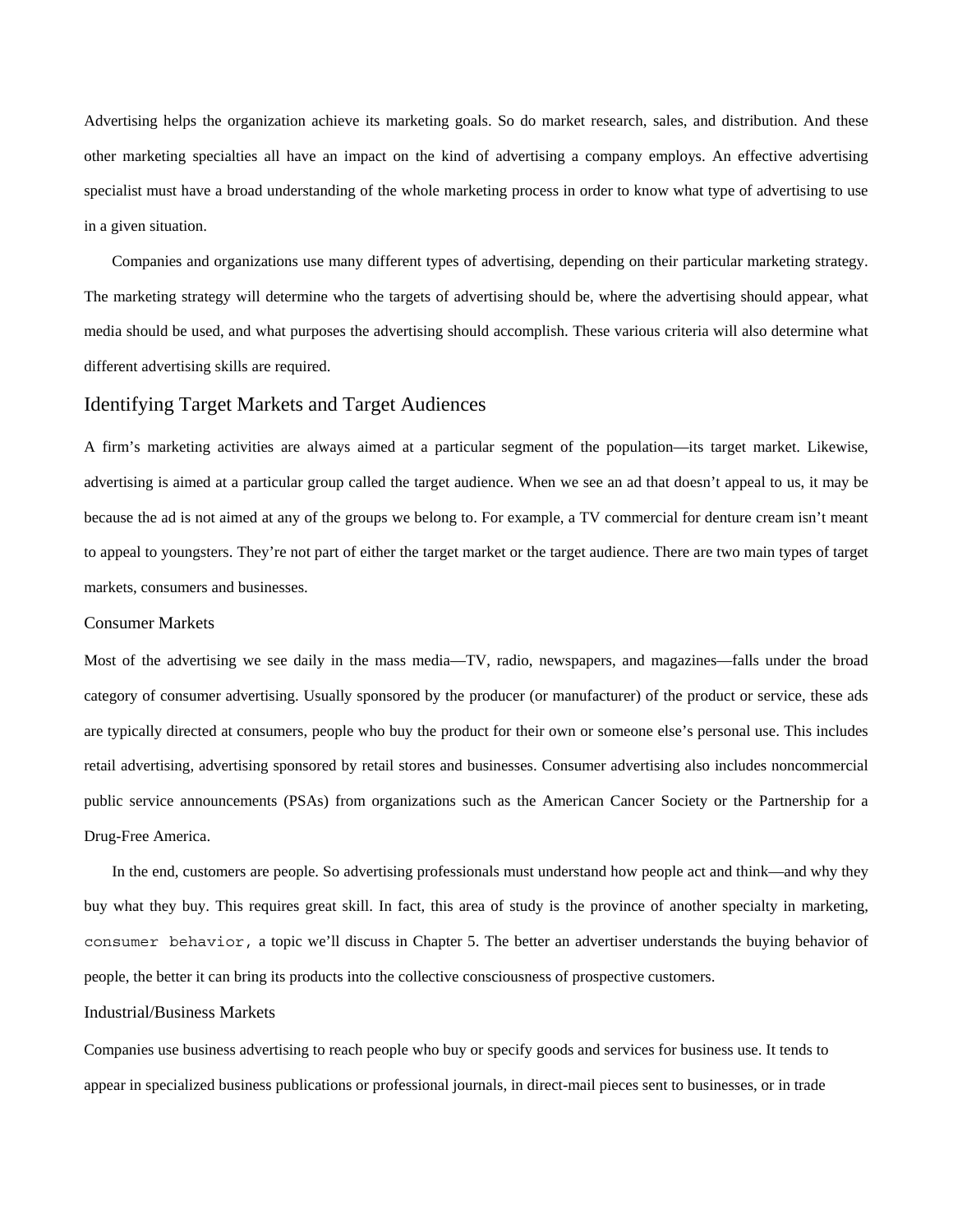shows. Since business advertising (also called business-to-business, or B2B, advertising) rarely uses consumer mass media, it is typically invisible to consumers. However, some business-to-business ads, by computer manufacturers or firms such as FedEx, do appear on prime-time TV and in consumer magazines.

In addition to general business advertising, there are three specialized types of business advertising: trade, professional, and agricultural. Companies aim trade advertising at resellers (wholesalers, dealers, and retailers) to obtain greater distribution of their products. For example, the objective of Sunkist's trade advertising in publications such as California Grocer is to develop more grocery outlets or to increase sales to existing outlets.

Advertising aimed at teachers, accountants, doctors, dentists, architects, engineers, lawyers, and the like is called professional advertising and typically appears in official publications of professional societies (such as the Archives of Ophthalmology, published by the American Medical Association). Professional advertising has three objectives: to convince professional people (people with specialized training who work under a code of ethics) to recommend or prescribe a specific product or service to their clients, to buy particular brands of equipment and supplies for use in their work, or to use the product personally.

Companies use agricultural (or farm) advertising to promote products and services used in agriculture to farm families and to individuals employed in agribusiness. FMC Corp., for example, might advertise its plant nutrition products in California Farmer magazine to citrus growers. Agricultural advertising typically shows farmers how the advertised product will increase efficiency, reduce risks, and widen profit margins.

Business customers are often very knowledgeable, sophisticated buyers, and they may require extensive technical information before making the purchase decision. So people who work in business-to-business advertising often need more specialized product knowledge and experience than their consumer advertising colleagues.

#### Implementing Marketing Strategy

Once the organization determines the target market for its products, it designs a strategy to serve that market profitably. As we'll discuss in Chapter 6, marketing strategy is the particular blend, or mix, of strategic elements over which the marketer has control: product concept, pricing, distribution, and communication. For ease of memory, marketers often refer to these elements as the 4Ps: product, price, place, and promotion. Each of these elements also influences the type of advertising used.

Product: Categories of Goods and Services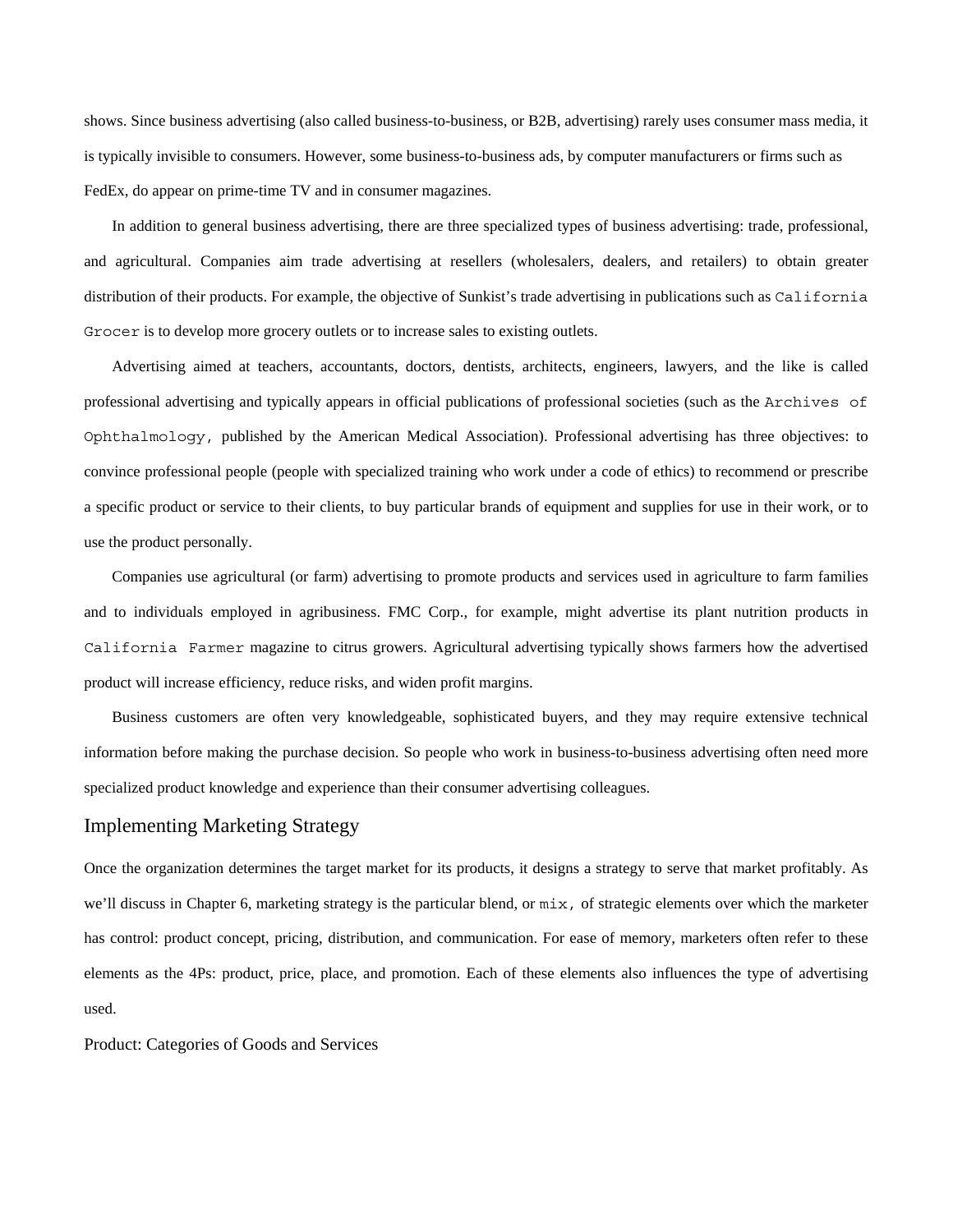For example, for mass-merchandised grocery brands such as Altoids or Tide laundry detergent, companies use a type of advertising called consumer packaged-goods advertising. An insurance company or tax preparation firm is likely to use service advertising. Manufacturers of scientific and technical products use high-tech advertising. In other words, for virtually every product category, specialists in that area use a specific type of advertising.

#### Price: Strategies for Pricing

A firm's pricing strategy also affects advertising style. Companies that don't compete on price typically use image advertising to create a particular perception of the company or personality for the brand. Or they may use regular price-line advertising, in which the price of a product is not shown, or at least not highlighted, and the advertising may be aimed at justifying the nondiscounted price. Companies that are more price-competitive may regularly use sale advertising, clearance advertising, or loss-leader advertising. Sale and clearance advertising promote goods that have been discounted in order to accelerate sales or move seasonal items out of the store. Loss-leader advertising promotes selected goods that have been discounted drastically to create an impression of storewide low prices and thereby increase customer traffic in the store.

#### Place: The Distribution Element

The third element of marketing strategy, distribution, also affects the type of advertising used. Global marketers such as Coca-Cola, IBM, and Kodak may use global advertising, in which messages are consistent in ads placed around the world. Other firms may promote their products in foreign markets with international advertising, which may contain different messages and even be created locally in each geographic market. The field of international marketing has become so important that we discuss global advertising issues in every chapter of this book.

Companies that market in several regions of the United States and use the major mass media are called national advertisers, and their promotion is called national advertising. Some companies sell only in one part of the country or in two or three states. They use regional advertising, placing their ads in local media or regional editions of national media. Finally, businesses and retailers that sell within one small trading area typically use local advertising placed in local media or direct mail. We'll explore this topic further in Chapter 4.

#### Promotion: The Communication Element

The final element of marketing strategy is communication. As we mentioned at the beginning of this chapter, advertising is just one of the tools in the marketing communications tool kit. Marketing communications (often called marcom) typically refers to all the planned messages that companies and organizations create and disseminate to support their marketing objectives and strategies. In addition to advertising, major marketing communication tools include personal selling, sales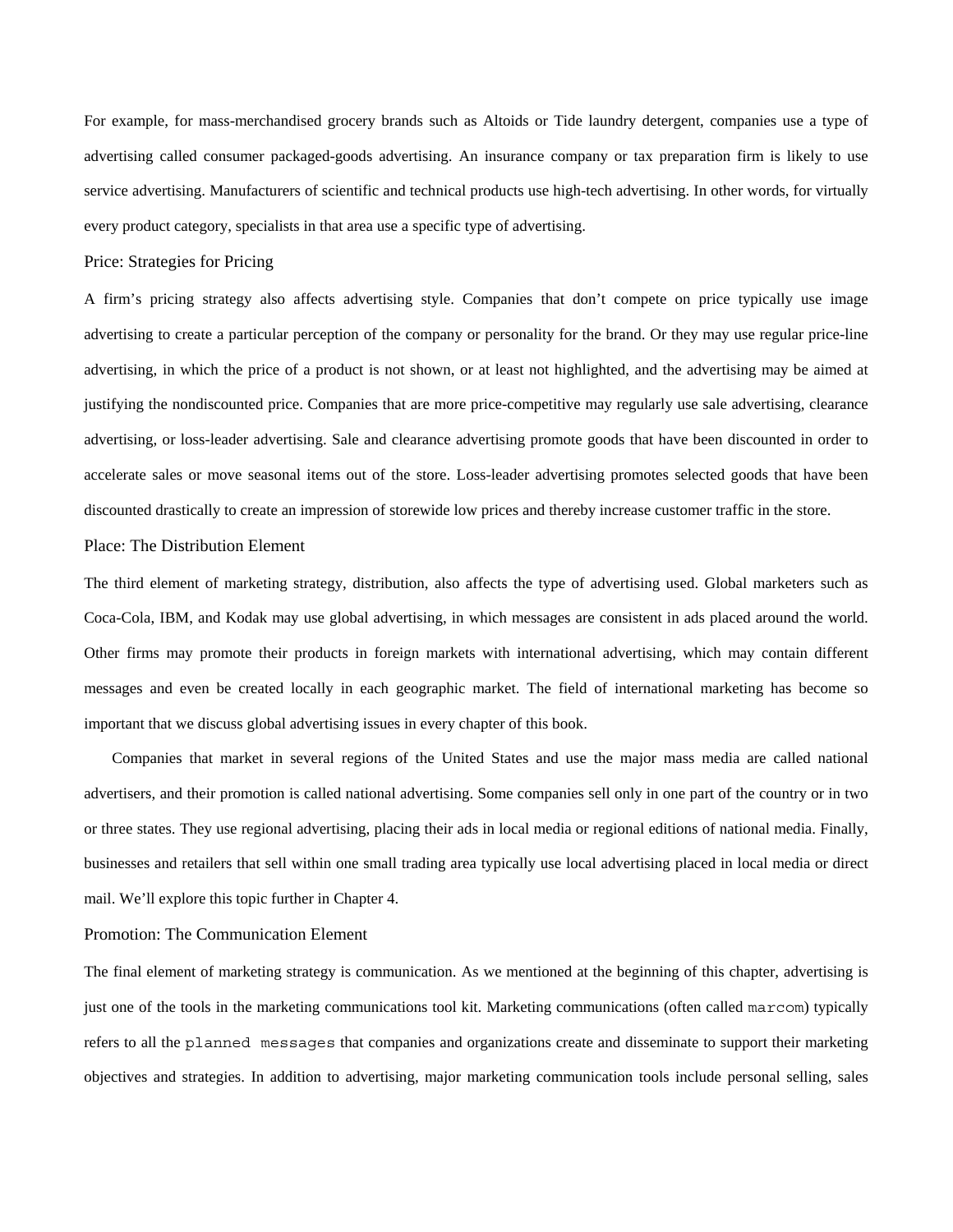promotion, public relations activities, and collateral materials. The extent to which an organization uses any or all of these tools again depends on its marketing needs, objectives, and strategy.

Each marketing communication tool offers particular opportunities and benefits to the marketer. Personal selling, for example, in which salespeople deal directly with customers either face-to-face or via telemarketing, offers the flexibility possible only through human interaction. Personal selling is thus an excellent tool for conveying information, for giving demonstrations, and particularly for consummating the sale (or exchange) especially on high-ticket items such as cars, real estate, and furniture as well as most business-to-business products. The drawback to personal selling is its high cost, so companies that emphasize personal selling in their marketing mix often spend a lower percentage of sales on advertising than other firms. We'll discuss personal selling in greater detail in Chapter 10.

As a marketing communications tool, advertising enables marketers to reach more prospects at lower cost than a salesperson could ever do. Further, the creativity inherent in advertising allows the marketer to conjure an image or personality, full of symbolic meaning and benefits, for the company's brand. No salesperson can do this. In fact, of all the marketing communication tools, only advertising has this ability. However, advertising does suffer from credibility gaps, a topic we'll discuss in Chapter 3. For creating brand awareness, familiarity, and image, as well as for reinforcing prior purchase decisions, advertising is usually the marcom tool of choice. As Altoids showed, advertising can also be used to build brand value.

Advertising can be used to satisfy a variety of sponsor objectives. Some advertising is meant to help generate profits for the advertiser; some is sponsored by nonprofit groups. Some ads try to spur the target audience to immediate action, others to create awareness or understanding of the advertiser's offering.

For example, to promote their goods and services, companies use product advertising. To sell ideas, though, organizations use nonproduct advertising. A British Petroleum (BP) ad for its gasoline is a product ad. So are ads for banking, insurance, or legal services. But a BP ad promoting the company's mission or philosophy (how the company protects the environment while drilling for oil) is called nonproduct, corporate, or institutional advertising. Corporate advertising is so important that we'll focus on it in Chapter 11.

Similarly, while commercial advertising seeks profits, noncommercial advertising is used around the world by governments and nonprofit organizations to seek donations, volunteer support, or changes in consumer behavior.

Some ads are intended to bring about immediate action by the reader; others have a longer-term goal. The objectives of awareness advertising, for example, are to create an image for a product and to position it competitively with the goal of getting readers or viewers to select the brand the next time they shop.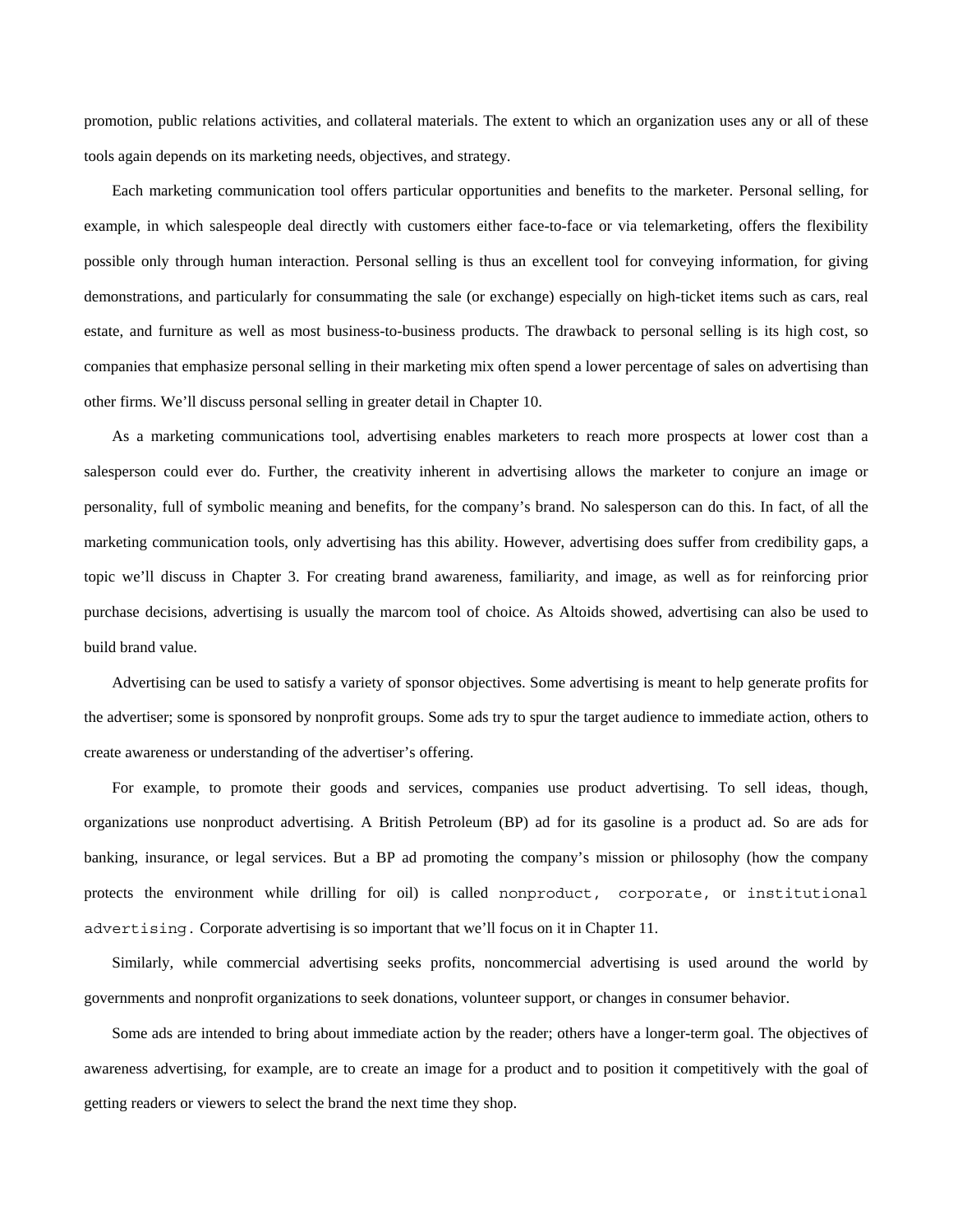A direct-mail ad, on the other hand, exemplifies action (or direct-response) advertising because it seeks an immediate, direct response from the reader. Most ads on TV and radio are awareness ads, but some are a mixture of awareness and action. For example, a 60-second TV commercial may devote the first 50 seconds to image building and the last 10 to a tollfree phone number for immediate information.

Sales promotion is a communication tool that offers special incentives to motivate people to act right away. The incentives may be coupons, free samples, contests, or rebates on the purchase price. By offering added value, sales promotion accelerates sales. So it is a very effective tool. It is often used in conjunction with advertising—to promote the promotion. However, like personal selling, it is very expensive; it suffers from other drawbacks as well, as we'll discuss in Chapter 10. While ad agencies create and place media advertising, most sales promotion programs are created by firms that specialize in that field.

Public relations (PR) is an umbrella process—much like marketing—responsible for managing the firm's relationships with its various publics. These publics may include customers but are not limited to them. Public relations is also concerned with employees, stockholders, vendors and suppliers, government regulators, and the press. So PR is much larger than just a tool of marketing communications. However, as part of their marketing mix, marketers use a number of public relations activities because they are so good at creating awareness and credibility for the firm at relatively low cost. These activities (often referred to as marketing PR) include publicity, press agentry, sponsorships, special events, and a special kind of advertising called public relations advertising, which uses the structured, sponsored format of media advertising to accomplish public relations goals. While PR is closely aligned with advertising, it requires very different skills and is usually performed by professionals in PR firms rather than ad agency people. However, advertising people need to understand how important PR activities are, so we'll discuss the topic in some detail in Chapter 11.

Companies use a wide variety of promotional tools other than media advertising to communicate information about themselves and their brands. These collateral materials include fliers, brochures, catalogs, posters, sales kits, product specification sheets, instruction booklets, and so on. These materials may be very inexpensive or frightfully costly. But because they contribute so much information to customers and prospects, they are very important to both closing sales and reinforcing prior sales decisions. The people who produce collateral materials may work for the company's advertising agency, but often they work for outside graphic design firms, packaging specialists, and independent film and video producers.

#### Integrating Marketing Communications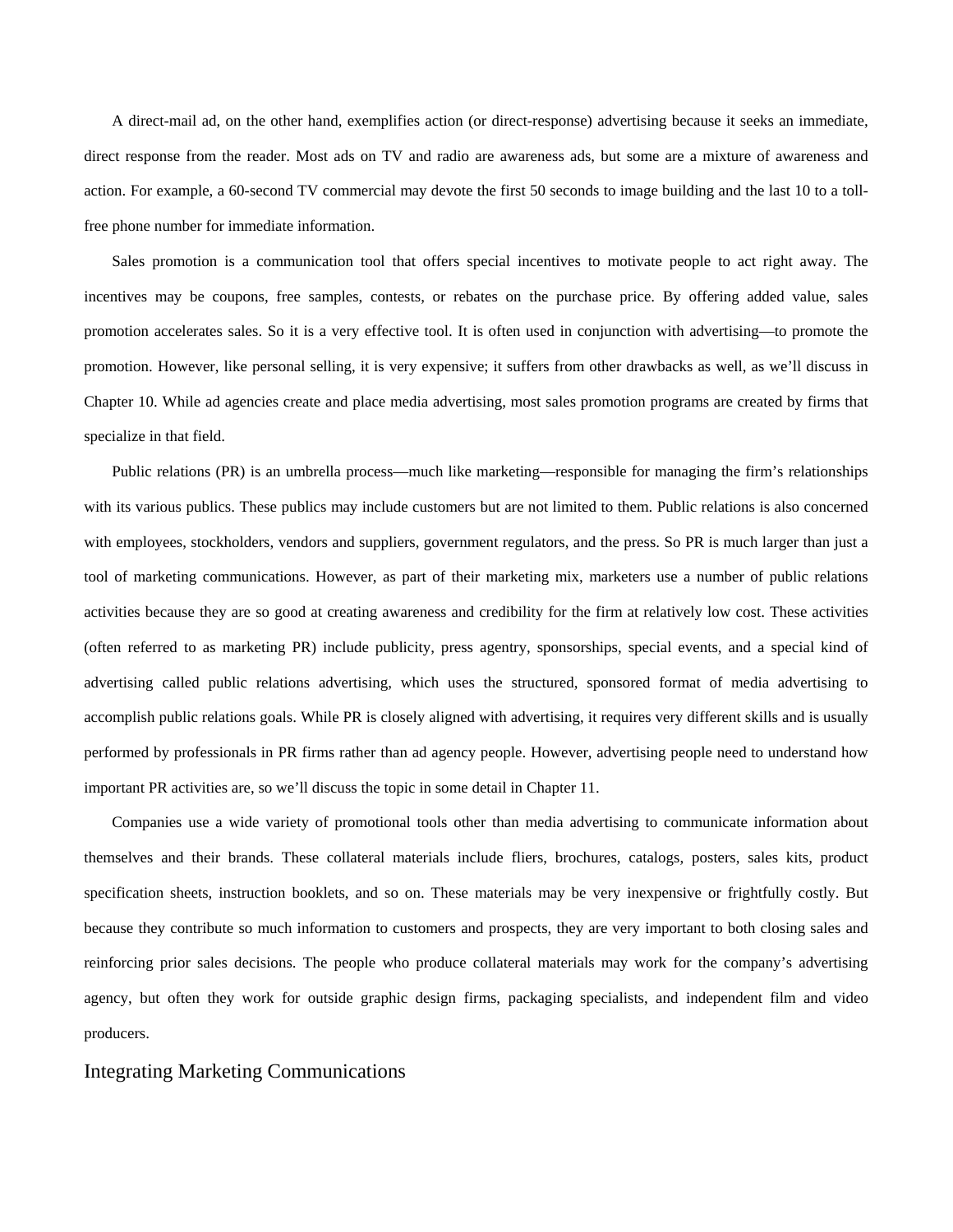In recent years, as new media have proliferated and the cost of competition has intensified, sophisticated marketers have searched for new ways to get more bang (and accountability) from their marketing communications buck. The result has been a growing understanding on the part of corporate management that (1) the efficiencies of mass media advertising are not what they used to be; (2) consumers are more sophisticated, cynical, and distrusting than ever before; (3) tremendous gaps exist between what companies say in their advertising and what they actually do; and (4) in the long run, nourishing good customer relationships is far more important than making simple exchanges.14 As a result, there is now a growing movement toward integrating all the messages created by an advertiser's various communication agencies and sent out by various departments within the company to achieve consistency. This process, called integrated marketing communications (IMC), is not only an important marketing trend, it is likely the business imperative for the twentyfirst century. Moreover, it has such a dynamic impact on the advertising a company uses that we will discuss it wherever applicable throughout the book.

But first, we need to understand the economic dimension of advertising and how advertising has evolved as both an economic and a societal tool. That will be the subject of Chapter 2, and by studying that, we will see how IMC is the natural culmination of this evolution.

## Chapter Summary

As a tool of marketing communications, advertising is the structured and composed, nonpersonal communication of information. It is usually paid for and usually persuasive, about products, services, or ideas, by identified sponsors through various media. Looking at four important dimensions of advertising (communication, marketing, economic, and social) can help us better understand what advertising is and how it has evolved.

Because advertising is first and foremost communication, advertisers cannot afford to take the communication process for granted. The basic human communication process begins when one party (the source) formulates an idea, encodes it as a message, and sends it via some channel or medium to another party (the receiver). The receiver must decode the message in order to understand it. To respond, the receiver formulates a new idea, encodes that concept, and then sends a new message back through some channel. A message that acknowledges or responds to the original message is feedback, and it affects the encoding of a new message. In advertising, the communication process is complex because of the multidimensional nature of the source, the message, and the recipient. Traditionally, advertising has been principally a one-way process, but with today's new interactive technology, consumers can give feedback to advertising messages in real time using the same channels as the sender.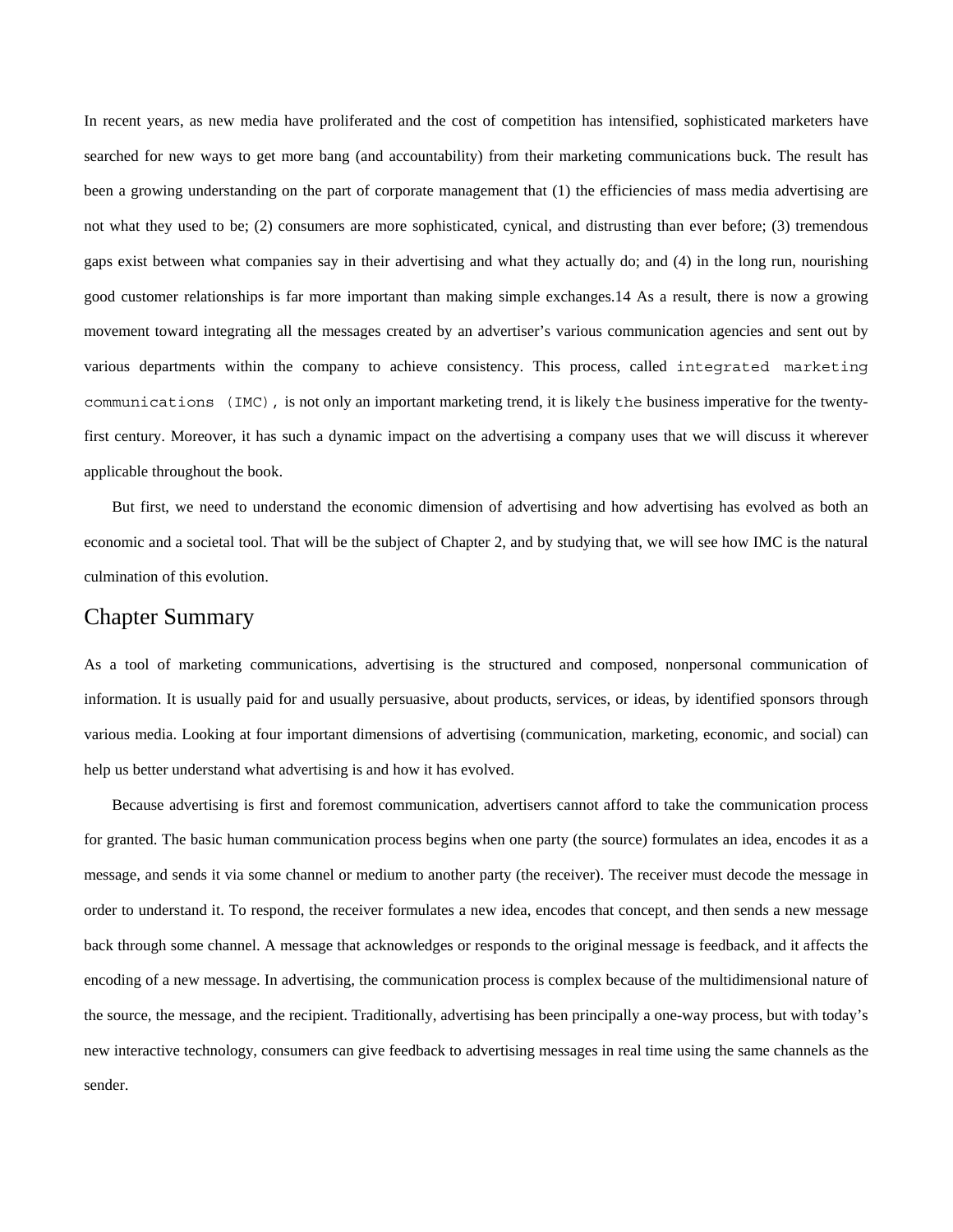Marketing's primary role is to attract revenues, so advertising is an important marketing tool. The targets of a firm's marketing will determine the targets of its advertising. There are two major types of audiences marketers address with their advertising: consumers and businesses. Within each of these categories, though, are special forms of advertising, such as retail, trade, professional, and agricultural.

Similarly, a firm's marketing mix—or strategy—will establish the type of advertising needed and the skills required to implement it. The marketing mix includes those elements over which the marketer has control: product, price, distribution, and communication. Depending on the product marketed, the advertiser may use packaged-goods advertising, professional services advertising, or some other type such as high-tech advertising. Likewise, the firm's pricing strategy will determine if it should use sale advertising, loss-leader advertising, or regular price-line advertising.

The distribution strategy dictates the firm's use of local, regional, national, or international advertising. The communication element determines the mix of marketing communications tools to be used. These include advertising, personal selling, sales promotion, public relations activities, and collateral materials.

To achieve consistency in all the organization's messages, sophisticated companies seek to integrate their marketing communications with all other corporate activities through a process called integrated marketing communications.

## Review Questions

- 1. How does advertising for the American Cancer Society compare with the standard definition of advertising?
- 2. How does advertising differ from public relations activities?
- 3. In the marketing communication process, what are the various dimensions of the source, the message, and the receiver?
- 4. What is meant by noise and how might it affect an advertiser's efforts?
- 5. What are the three major functional areas of business and which function is most closely related to advertising?
- 6. What are the two broad categories of target markets?
- 7. In addition to consumer advertising, what specific form of business advertising would a pharmaceutical company be likely to employ?
- 8. What are the four elements that comprise a company's marketing strategy and how do they affect the type of advertising a company uses?
- 9. What is the purpose of awareness advertising?
- 10. Why is integrated marketing communications so important today?
- 11. The Advertising Experience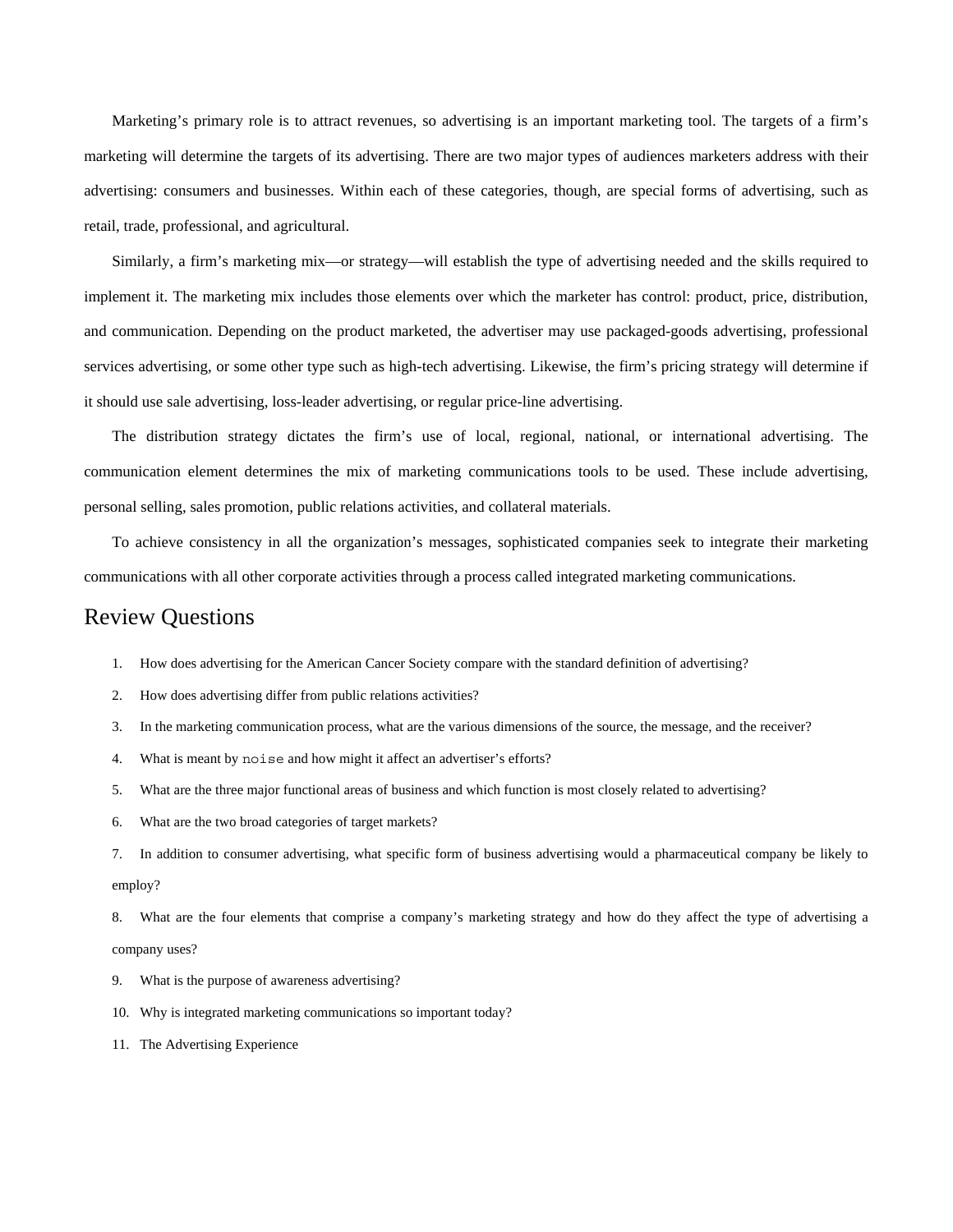Select a print advertisement that you find interesting. Working backward from the ad, see if you can determine what the marketing strategy of the sponsor might have been and how the ad fits into that strategy. Address each of the four elements of the marketing mix: product, price, distribution, and communication.

## Exploring the Internet

The Internet exercises here address core areas of advertising covered in Chapter 1: advertising as communication, as a marketing tool, and as a literary form.

1. The Communication Process

Go online and surf the Net for an interesting website. Then answer the following questions:

- a. What are the various means available to advertisers for encoding and sending a message in cyberspace?
- b. What are some potential sources of noise when marketers send a message via the Internet?
- c. What types of feedback are available to marketers that can help determine message delivery/comprehension?
- d. Choose one website or advertising banner as an example and identify the following communication elements: source, author, message, channel, receiver, feedback, and potential noise.
- 2. Role of Advertising

In Chapter 1, you learned about the standard definition of advertising and the various roles and forms that advertising can take. Browse through the following websites and discuss what type of advertising each uses and what the purpose of the advertising is:

- a. American Cancer Society www.cancer.org
- b. Amazon www.amazon.com
- c. Nike www.nike.com
- d. Ford www.ford.com
- e. McDonald's www.mcdonalds.com
- f. Rolex www.rolex.com
- g. United Parcel Service www.ups.com
- 3. Literary Forms in Internet Ads

 Find three pop-up advertisements on the Internet and examine them for literary form. Did they use autobiographical, narrative, or drama form? Discuss why you think the author chose this particular form for each advertisement and not another.

Ads are usually about products (goods, services, and ideas). In 2004, the prestigious International Advertising Festival in Cannes, France, bestowed its Grand Prix award on this humorous ad for the Volkswagen Polo. Note that while the product is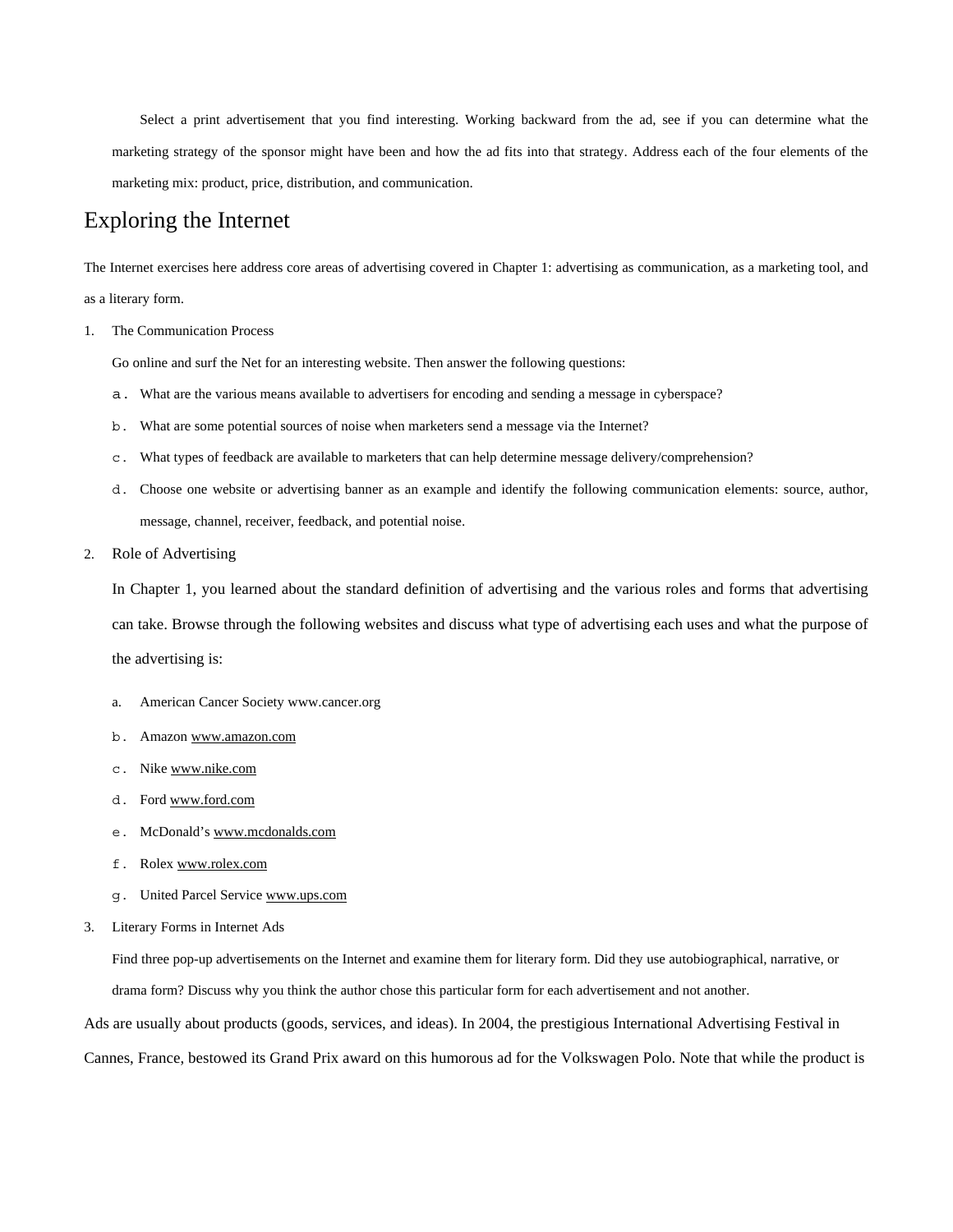obviously the car, it doesn't occupy a prominent place in the picture. The ad is really promoting the product concept—the idea of smallness combined with durability, or toughness, as suggested by the text.

# Ethical Issues

### Ethics in Advertising: An Overview

Advertising is fun. It can also be exciting, creative, and entertaining. And sometimes it's not.

Without question, though, advertising is invariably criticized—both for what it is and for what it is not. One of the most frequent criticisms of advertising concerns ethics, either the ethics of the marketer or the ethics of a particular ad. As a student of advertising, and possibly a future practitioner, you should be aware of the major ethical issues related to marketing and advertising. Awareness of the issues is the first step in learning about and practicing ethical behavior.

One could successfully argue that advertising's current lack of credibility is due in large part to the cumulative effect of poor ethical behavior on the part of some advertisers during the last century. Deception, misrepresentation, false advertising, exaggerated promises, unfair comparisons—all these are injurious to consumers and competitors as well as people's perception of advertisers in general. In other words, any advertisers that engage in unethical behavior are damaging not only the fragile relationship they have with their customers but also the whole profession of advertising. Unfortunately, not all advertisers have figured this out.

We believe that ethical behavior will be so important to building customer relationships in the twenty-first century that we've included a current Ethical Issue in advertising in every chapter of this book. Our aim is to focus attention on the most critical social issues facing advertisers today. These include the debate over puffery, advertising to children, comparative advertising, the targeting of ethnic minorities, consumer profiling, privacy, negative political advertising, and statistical manipulation.

The table at right lists the Ethical Issues for every chapter along with a brief description of what the Issue is about. Part of being a good student is learning to question what you are taught. As you read each Ethical Issue, try to examine both sides of the issues presented to see if you can better understand the motivations and reasoning of the people involved. You might even try debating some of these issues with your classmates.

| Chapter | Ethical Issue                              | <b>Topic Discussed</b>                                |
|---------|--------------------------------------------|-------------------------------------------------------|
|         | Ethical Dilemma or Ethical Lapse?          | Ignoring ethical issues and being confused about them |
| 3       | Truth in Advertising: Fluffing and Puffing | How exaggeration borders on deception                 |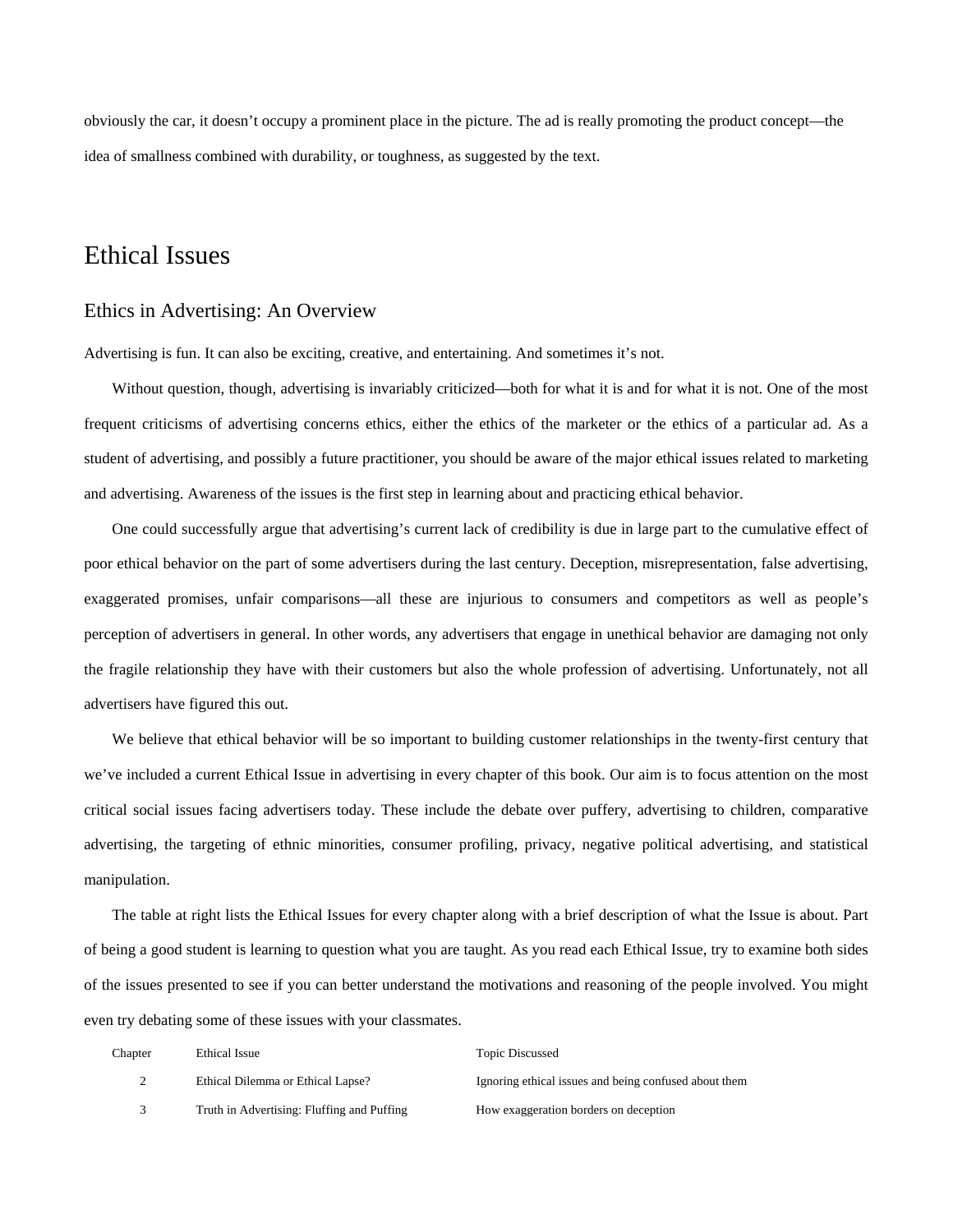| 4  | <b>Accounting for Account Reviews</b>              | Etiquette between agencies and prospective clients           |
|----|----------------------------------------------------|--------------------------------------------------------------|
| 5  | Is It Marketing or Is It Exploitation?             | Taking advantage of vulnerable markets                       |
| 6  | Brand Niching May Cause Brand Switching            | How targeting markets can backfire on advertisers            |
| 7  | Research Statistics Can Be Friends or Foes         | How statistics can be misunderstood and/or misrepresented    |
| 8  | A War of Comparisons                               | Comparative advertising must be done with care               |
| 9  | The Ethical Dilemmas of Agency Compensation        | How the commission system might create conflicts of interest |
| 10 | Political Advertising: Positively Negative         | The clash between ethics and the First Amendment             |
| 11 | When Is Advertising Not Really Advertising?        | Sniffing out subjectivity and bias                           |
| 12 | Does Sex Appeal?                                   | Sexual inferences can lead to real consequences              |
| 13 | Imitation, Plagiarism, or Flattery?                | It's a close call between borrowing and stealing             |
| 14 | Closed Circuit Programming                         | Are captive audiences being informed or manipulated?         |
| 15 | What's at Stake with Sweepstakes?                  | Read the small print; you may be surprised                   |
| 16 | Children's Advertising: Child's Play?              | Protecting the innocent from calculated sales pitches        |
| 17 | Profiling: Would You Take Cookies from a Stranger? | The ethics of tracking Web surfers' activities               |
| 18 | Does Spillover Need Mopping Up?                    | Messages designed for one audience may offend others         |
|    |                                                    |                                                              |

The classifications of advertising.

By target audience By geographic area By purpose

Consumer advertising: Aimed at people who buy the product for their own or someone else's use.

Business advertising: Aimed at people who buy or specify products and services for use in business.

Trade: Aimed at middlemen (wholesalers and retailers) of products and services who buy for resale to their customers.

Professional: Aimed at people licensed under a code of ethics or set of professional standards.

Agricultural: Aimed at people in farming or agribusiness.

Local (retail) advertising: Advertising by businesses whose customers come from only one city or local trading area.

Regional advertising: Advertising for products sold in one area or region but not the entire country.

National advertising: Advertising aimed at customers in several regions of the country.

International advertising: Advertising directed at foreign markets.

By medium

Print advertising: Newspapers, magazines.

Broadcast (electronic) advertising: Radio, TV.

Out-of-home advertising: Outdoor, transit.

Direct-mail advertising: Advertising sent through the Postal Service and by e-mail.

Interactive advertising: Internet, kiosks, etc.

Product advertising: Promotes the sale of products and services.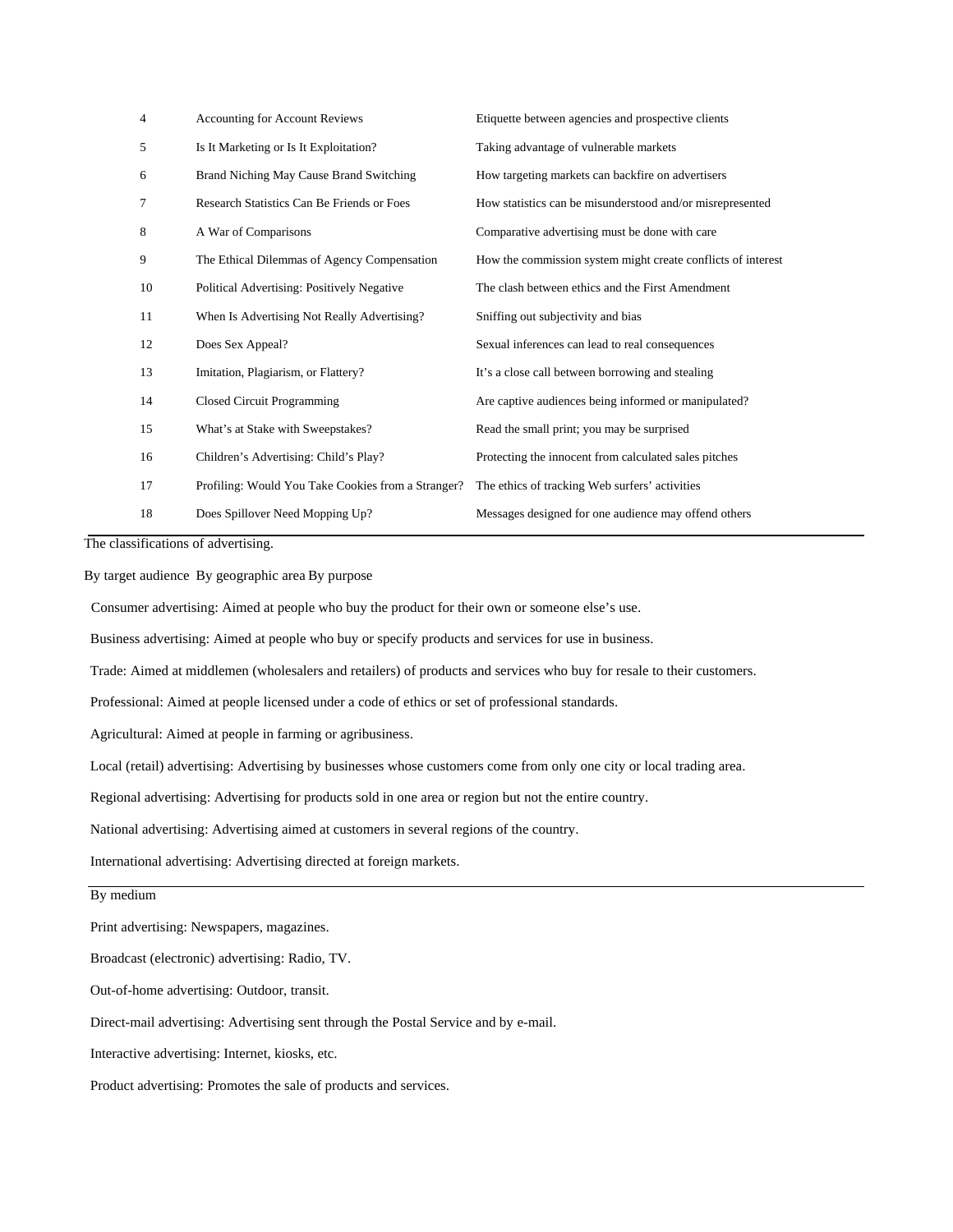Nonproduct (corporate or institutional) advertising: Promotes the organization's mission or philosophy rather than a specific product. Commercial advertising: Promotes products, services, or ideas with the expectation of making a profit. Noncommercial advertising: Sponsored by or for a charitable or nonprofit institution, civic group, or religious or political organization.

Action advertising: Attempts to stimulate immediate action by the reader.

Awareness advertising: Attempts to build the image of a product or familiarity with the product's name and package.

VIDEO: Boss walks into employee's office.

#### AUDIO:

Boss: Did those shipments get to Detroit this morning?

Employee: Umm . . . No. They're gonna be a few days late.

Boss: Did you use FedEx Express like I asked you?

Employee: No.

Boss: Remind me again why I keep you around here?

Employee: You're my dad.

Super FedEx logo slide

Announcer (voice-over): When you need fast reliable service, relax, it's FedEx.

Defining the target audience is a critical step prior to creating any advertisement. In this Cannes Gold Lion-winning ad, FedEx

(www.fedex.com/us) uses a drama literary form, with actors who look like they could be actual FedEx customers.

Trade advertising is not aimed at consumers, but at people who buy—or influence the purchase of—products and services used in various business situations. This witty ad for The Vancouver Sun is targeted toward local businesses in Canada that are interested in a "smart alternative" to reach a wide range of British Colombians.

Professional advertising encompasses the fields of education, accounting, medicine, dentistry, engineering, and the law, to name a few. In this instance, Rational Therapeutics (www.rationaltherapeutics.com) provides medical information to consumers about its unique approach to treating cancer. In so doing, it actually promotes its services to other doctors, too. Thus, this could be viewed as both a consumer ad and a professional ad.

Global companies must advertise not only in their home country but also overseas to cover the distribution element of their marketing strategies. To promote Reebok's night safety running shoes in Singapore, Saatchi & Saatchi targets consumers through a purely illustrative advertisement, overcoming any language barriers.

# Portfolio Review